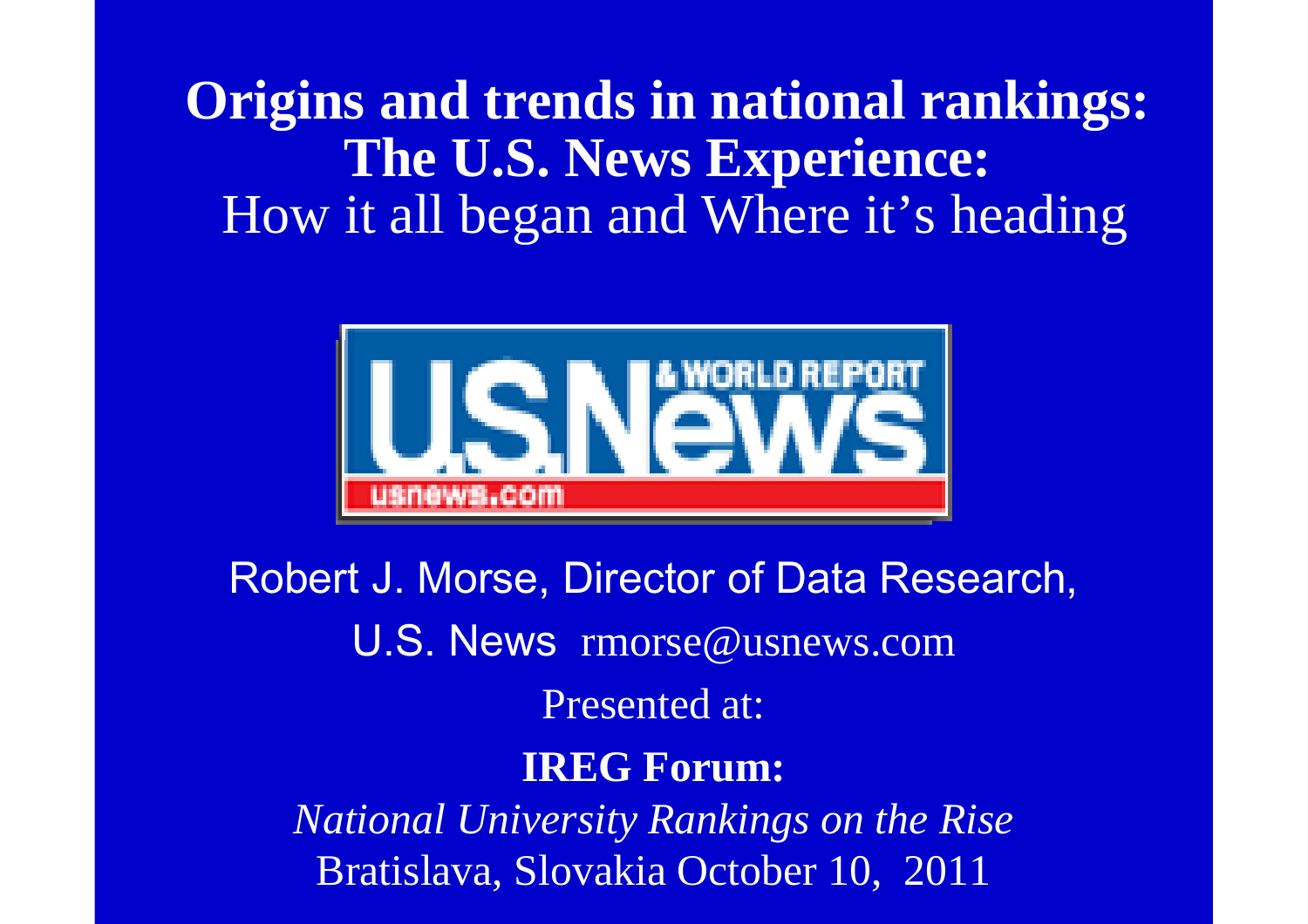## The Very Beginning

- The U.S. News Best Colleges rankings started more than 25 years ago in 1983
- No one involved in those early years imagined the Best Colleges rankings would evolve to be the 800 pound gorilla of American higher education they are today.
- The U.S. News Best Colleges rankings have become important enough to be the subject of PhD dissertations, many academic papers, countless higher education conference sessions, entire conferences-IREG Bratislava-are dedicated to rankings, endless debate and constant media coverage.
- U.S. News was not the first to do academic rankings, but we have played a leading role in popularizing them for the mass market both in the U.S. and globally.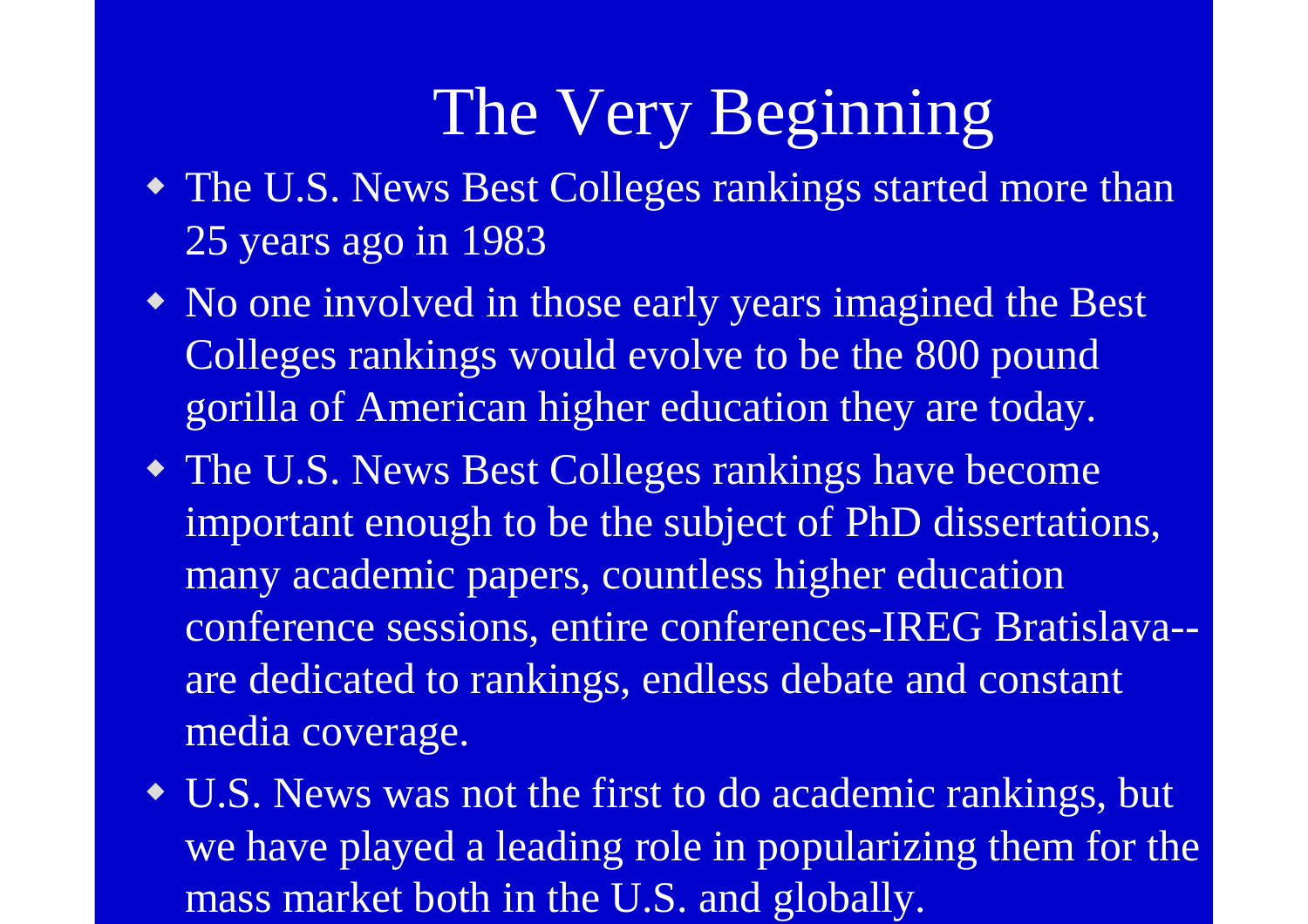#### The Rankings Evolve From The Very Beginning

- The U.S. News Best Colleges rankings have been one of the leading catalysts that has spawned "national" college rankings in dozens of countries around the world. Many are in this room today.
- It's hard to imagine there was ever an information void that needed to be filled in order to help parents and perspective students make both qualitative and quantitative comparisons between colleges.

• There was such void-a big one-in the United States in 1983 when U.S. News first ventured into doing the Best Colleges rankings.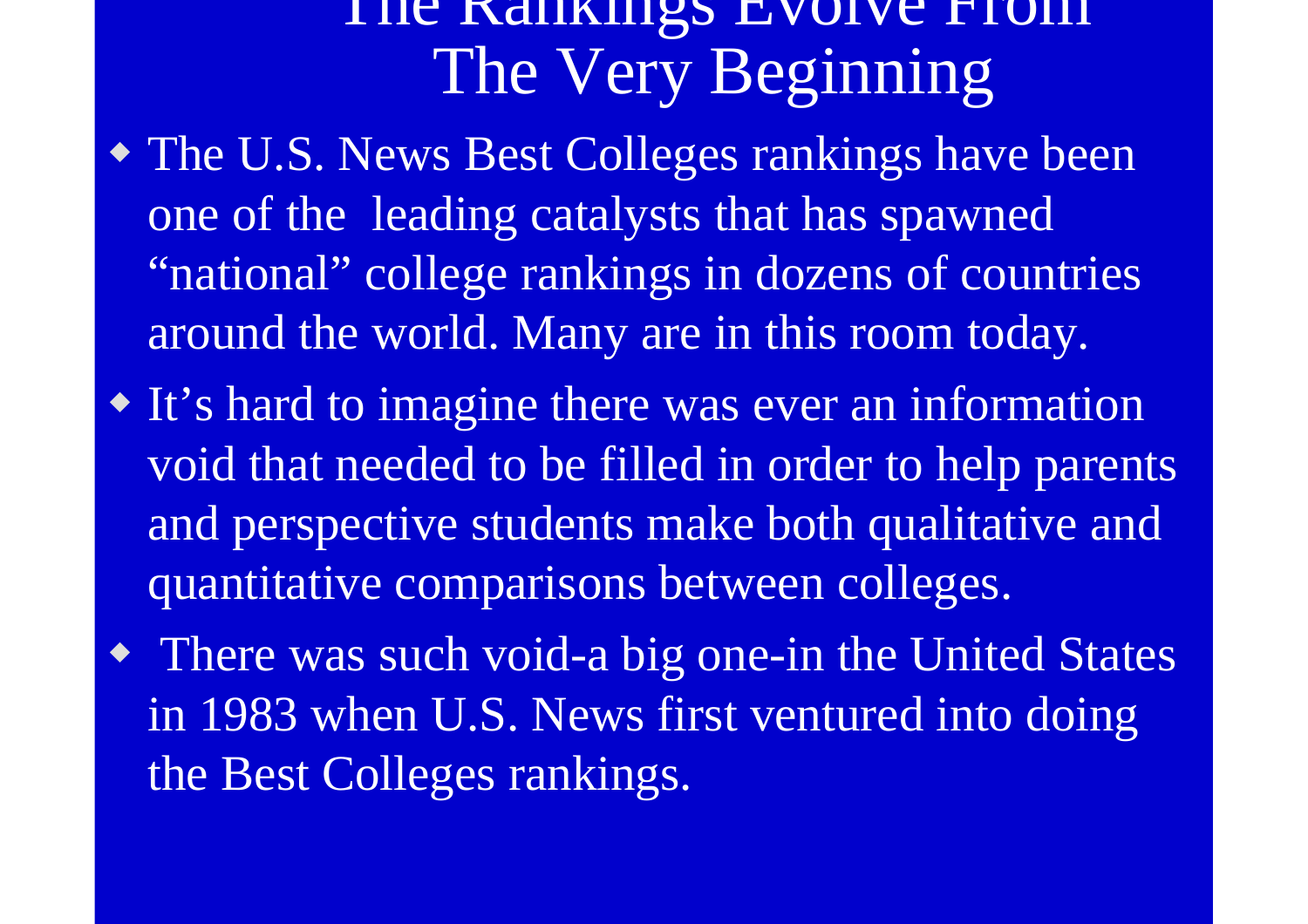## Why Did U.S. News Start the College Rankings?

- U.S. News started the rankings for the same reason we do them today: A college education is one of the most important –and most costly investments-- that people ever make. Prospective students and their parents need evaluative measures to compare schools as one tool to help make that choice.
- This perspective is more relevant today, than  $25+$ years ago, since in the U.S. some privates colleges now cost +\$200,000 US for BA degree.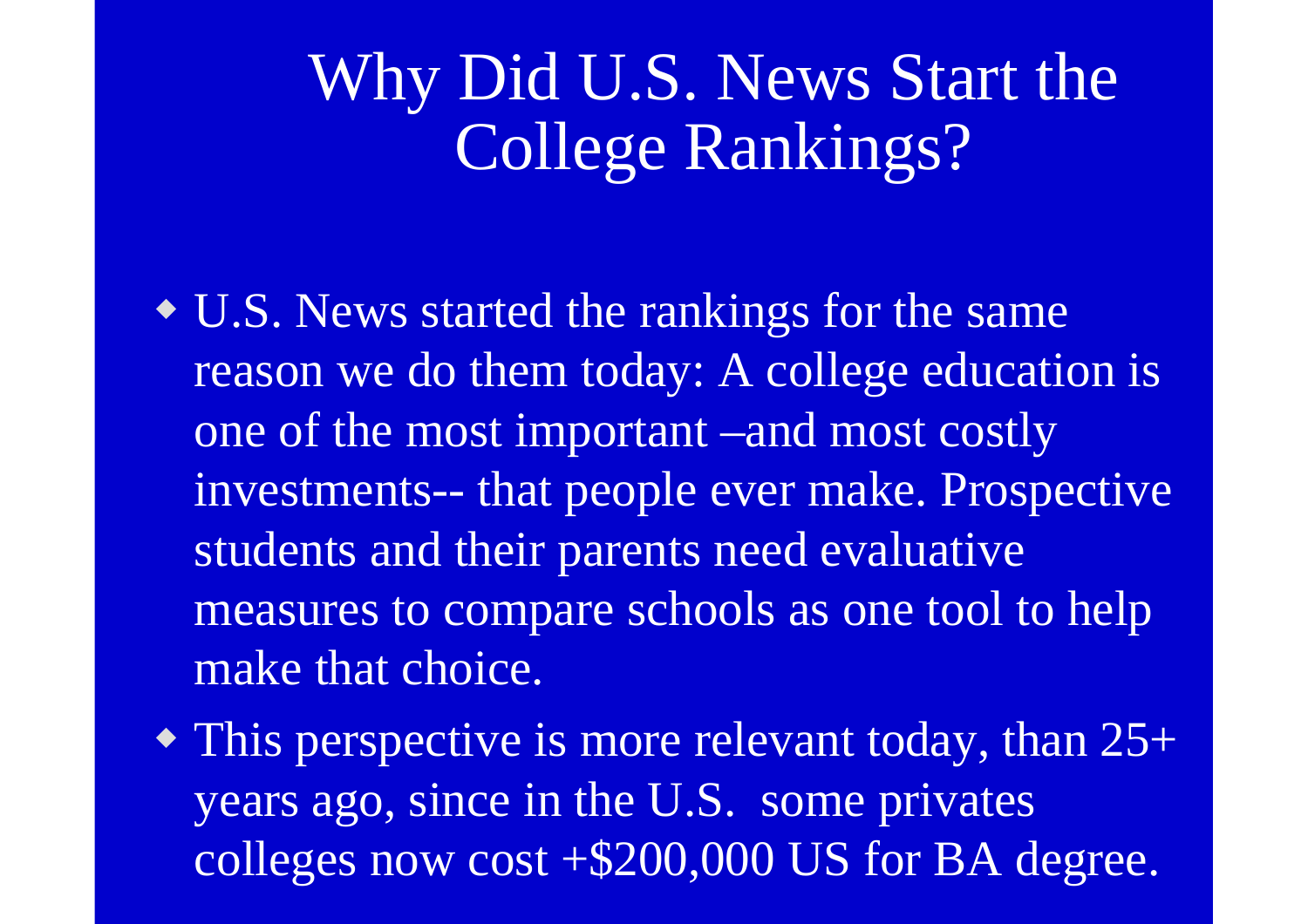America's Best Colleges rankings:Historic Timeline In 1983, 1985 and 1987 the America's Best Colleges rankings: reputation only. The first ranking; simple methodology surveying 1300 college presidents; pick their top 10 from school lists; ranked by most top 10 votes. Beauty contest.

 Starting in 1987 published annually in U.S. News magazine; guidebook.

 Since 1988 the America's Best Colleges ranking methodology: combination reputation and quantitative school data

- Since 1997 America's Best Colleges rankings online www.usnews.com. More online.
- Other academic ranking: Best Grad; Best High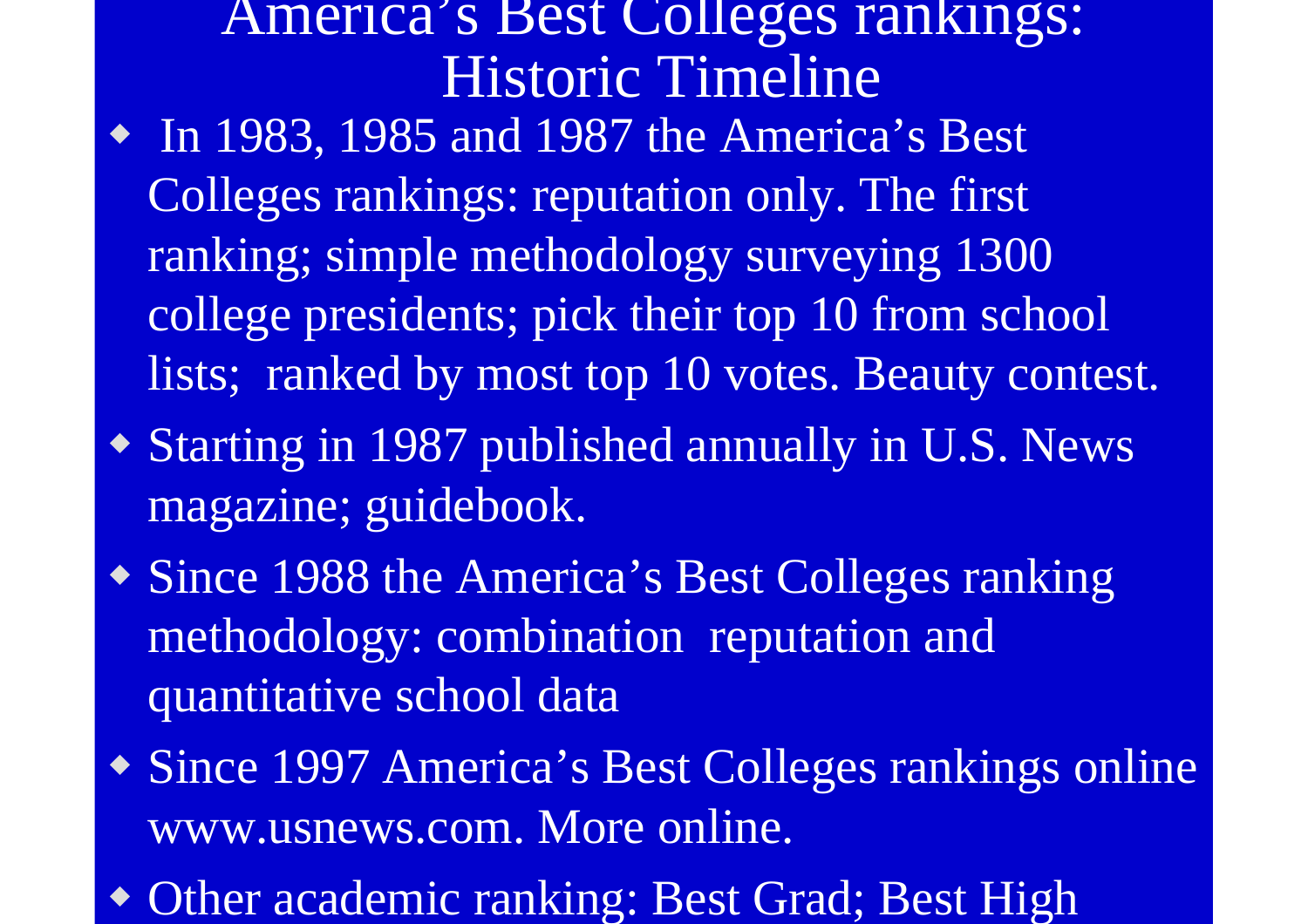## The Rankings Methodology Evolves From The Very Beginning

- Of course, we have changed our ranking methodology formula over the years to reflect changes in the world of higher education.
- We make it clear that we are not doing social science peer review research. We do maintain very high survey and data standards; with many quality control measures.
- We have always been open and transparent. We have always said that the rankings are evolving and not perfect.
- Generally-we have shifted weight from inputs (quality of students and resources) to outputs (success in graduating students).
- We operate under this guiding principle: the methodology is only altered if a change will better help our readers/web users compare schools as they're making decisions about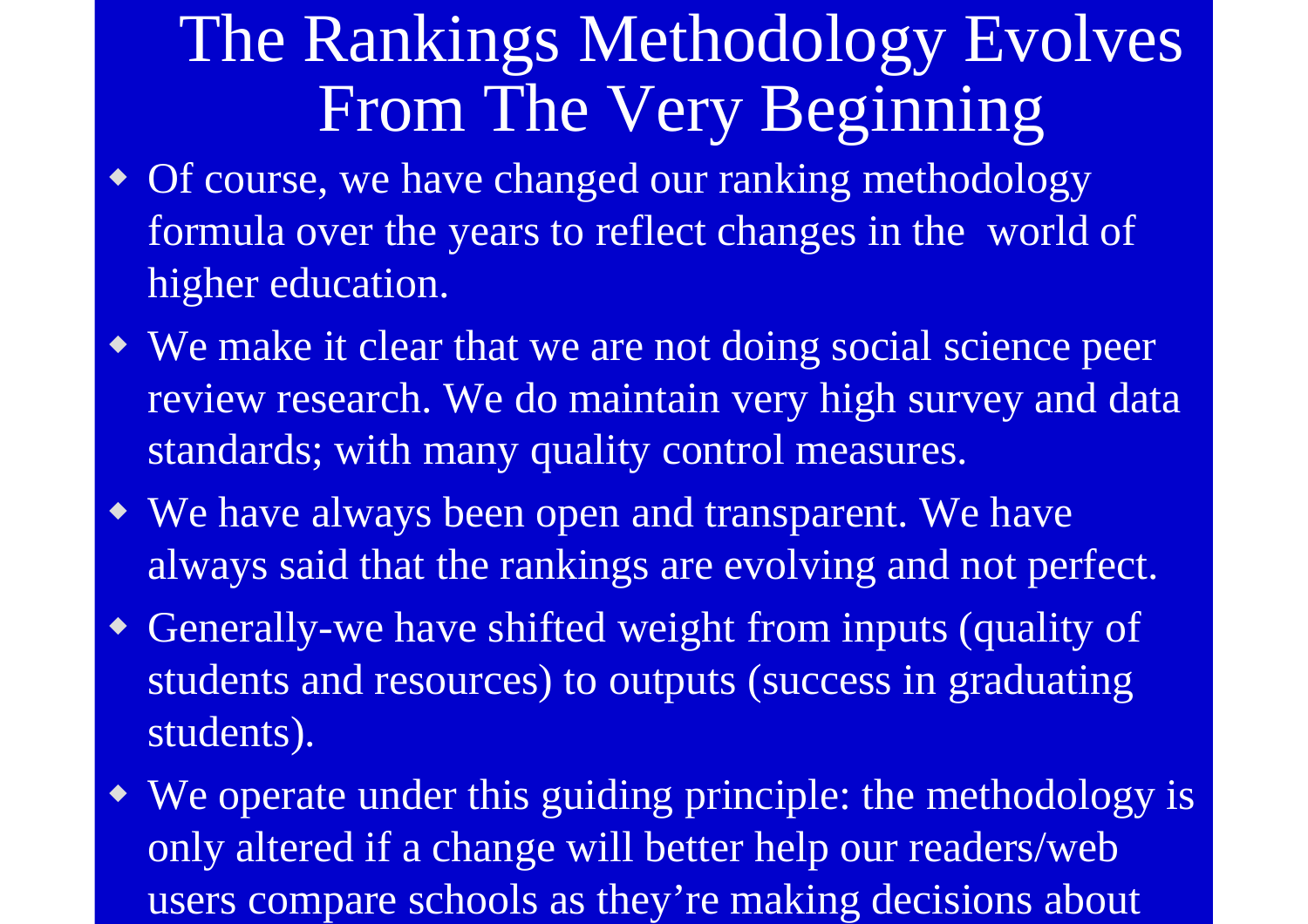## Higher Ed's Critical Response To the Rankings

- It has helped us a great deal to have these principles to focus on as we have faced the inevitable and continuous criticisms from academia about our rankings, their methodology and their growing influence.
- One main critique remains: that it is impossible to reduce the complexities that any given college has to offer to one numerical ranking number.
- The criticism from academia has helped improve the rankings. We constantly meet with our academic critics and listen to their point of view. We debate them on the merits of what we do and make appropriate changes.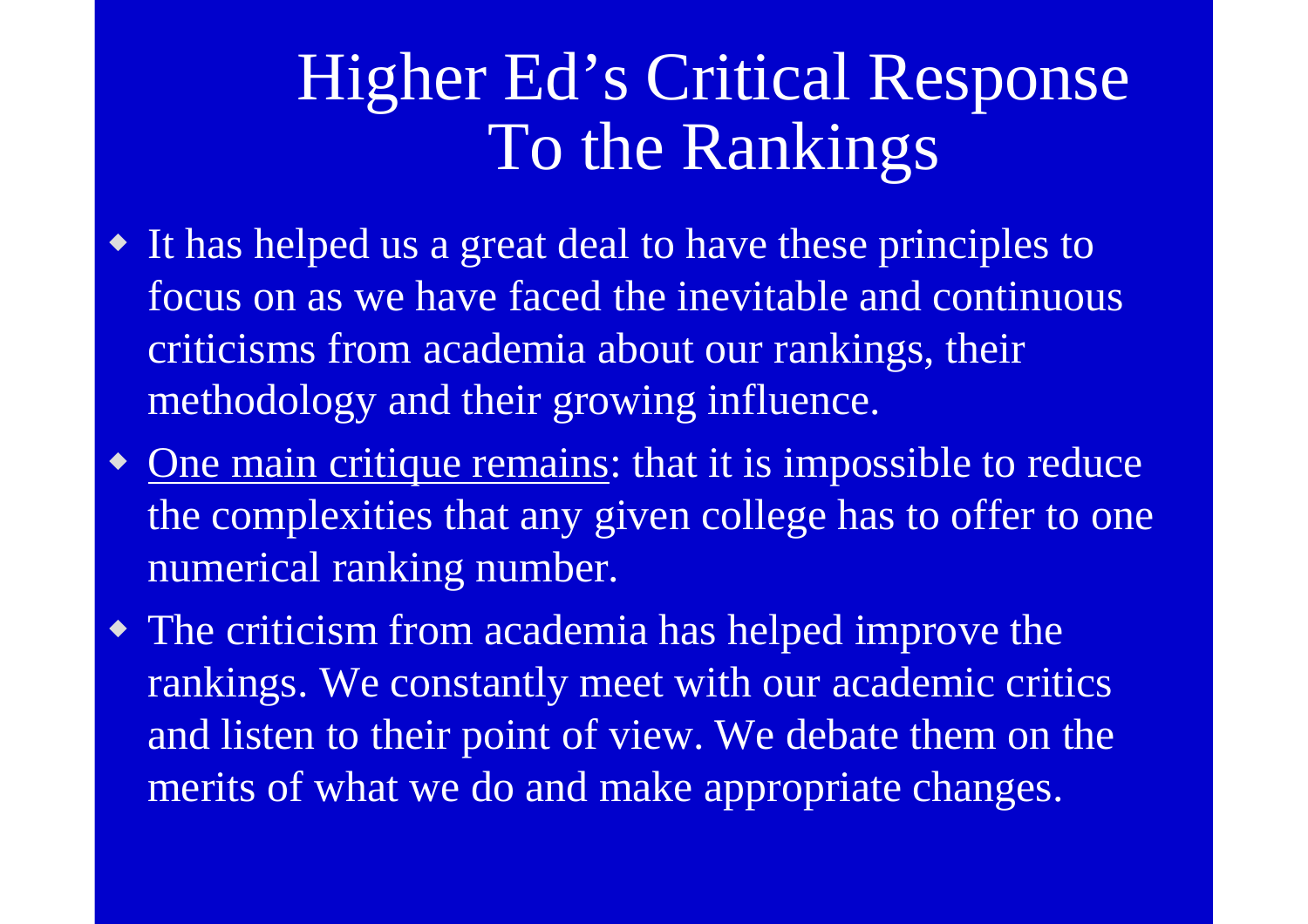## The Rankings Now Have a Big Impact on Higher Education

- U.S. News is keenly aware that the higher education community is also a major audience and consumer of our rankings.
- We understand how seriously academics, college presidents, top administrators, trustees and governing boards study and analyze our rankings and data.
- They use them in various ways, including benchmarking against peers, alumni fundraising, and advertising to attract students.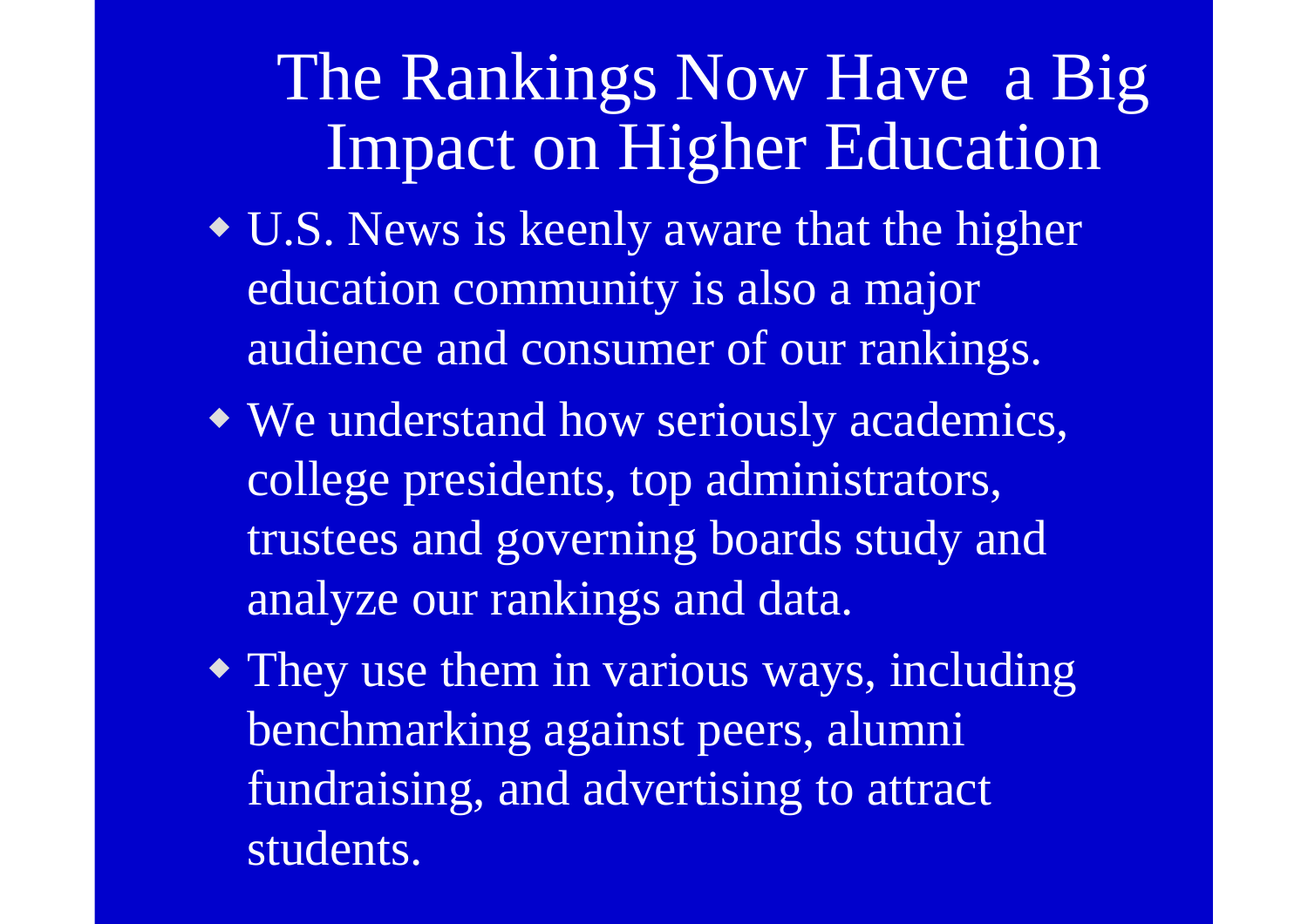# The U.S. News Rankings in 2011

 $\Box$  What does all of this mean in today's global information marketplace?

 $\Box$  U.S. News--over the last  $25 + \text{years}$ -has become a trusted, respected and unbiased source of rankings and assessments that the college going public in the U.S. and worldwide turns to for reliable advice and guidance.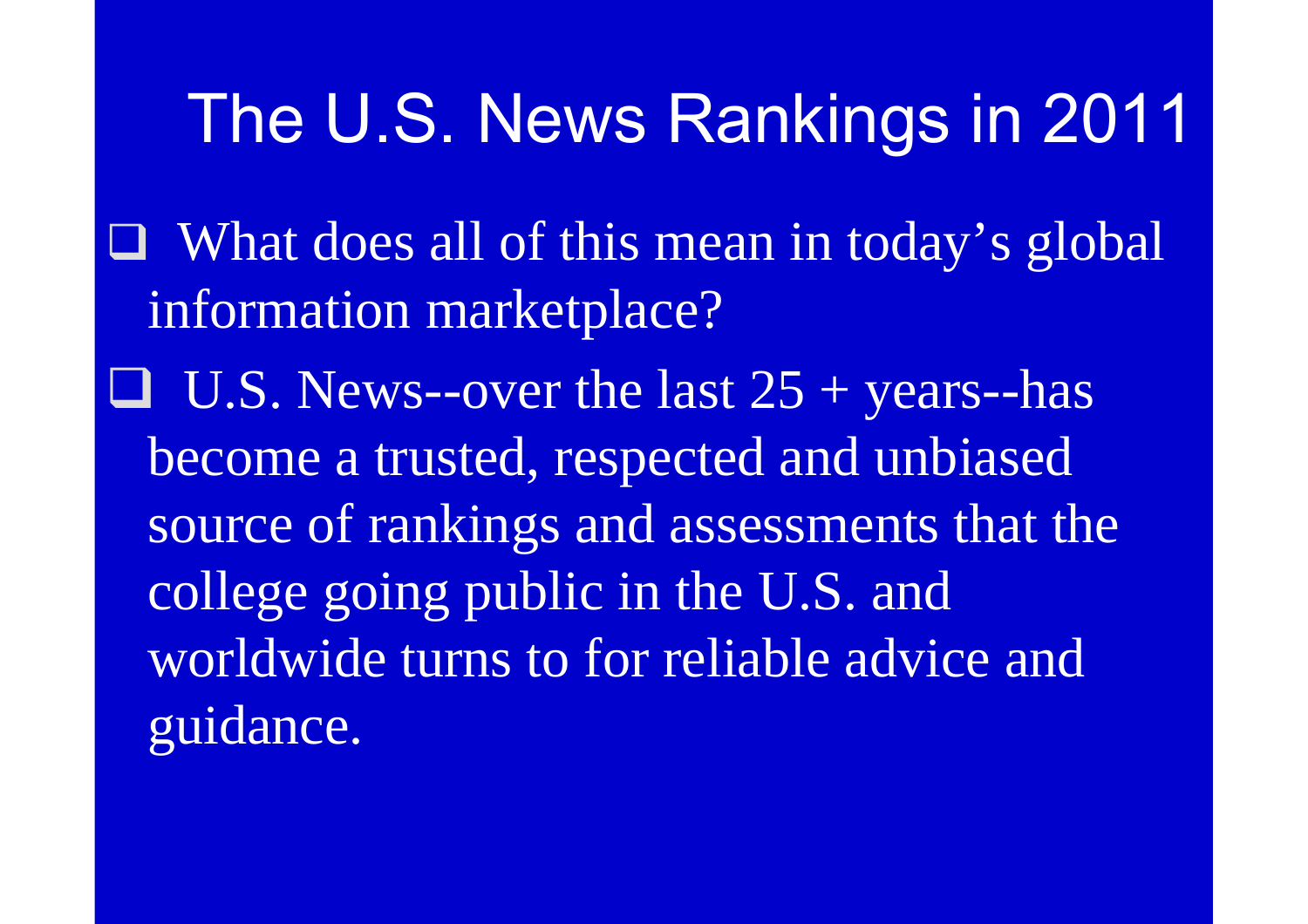# The U.S News ranking experience: The U.S News ranking experience: The U.S News ranking experience: The U.S News ranking experience: The U.S News ranking experience: The U.S News ranking experience: The U.S News ranking exp The web is the present and the future.

 U.S. News provides many colleges a great deal of free exposure to potential applicants from the U.S. and abroad. U.S. News is on balance helping not hurting colleges.

The rise of the internet as info source.

 In September 2011. The Education Section of U.S. News had 4.5 million unique visitors  $+18\%$  YOY; 45 million page views  $+32\%$ YOY both records for the education section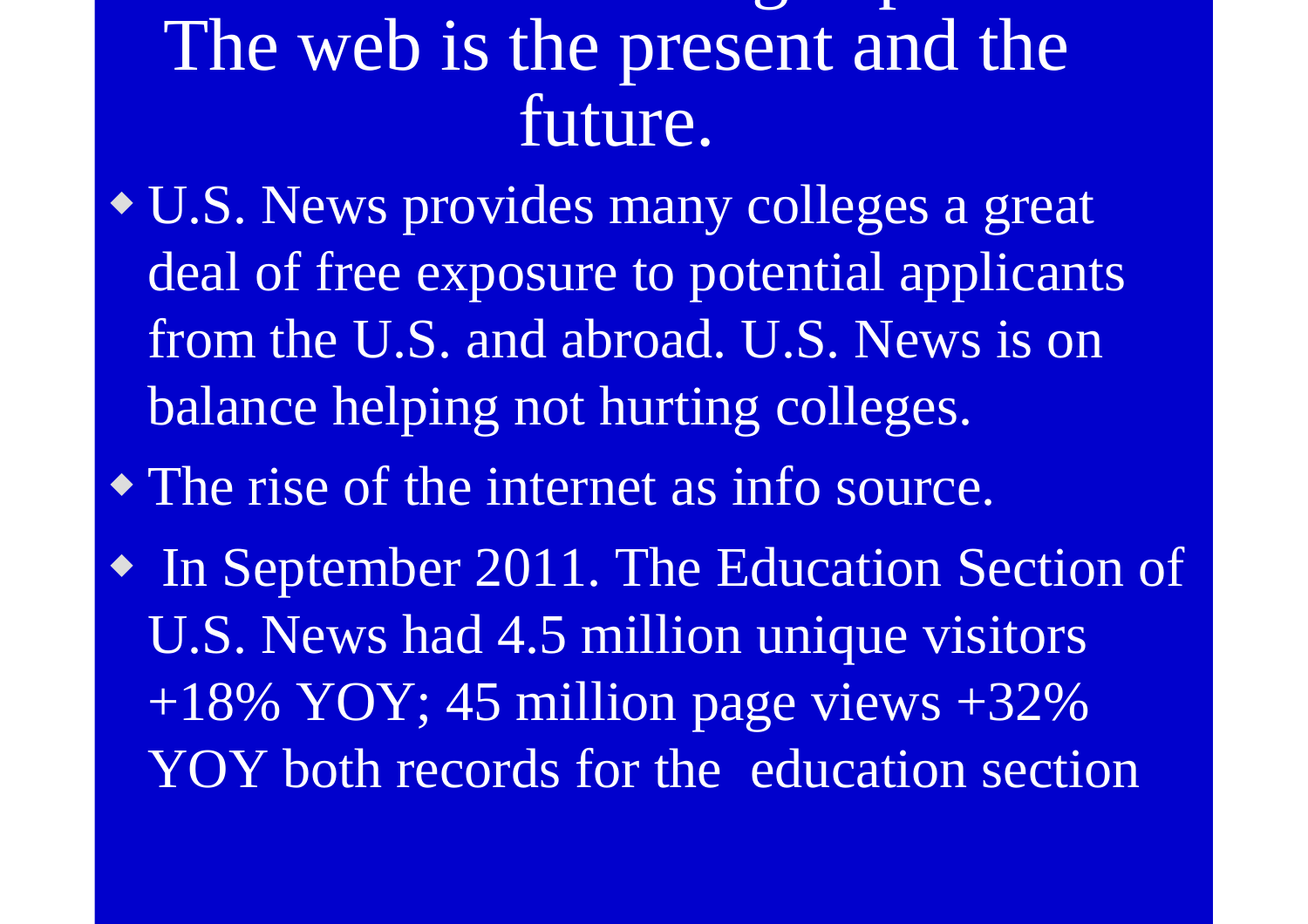**U.S. News ranking experienceWhere it's heading**

Best Colleges rankings are now a part of the still evolving U.S. higher education accountability movement.

Universities are increasingly being held accountable for their educational policies, funds expended, the level of student engagement and how much graduates learn.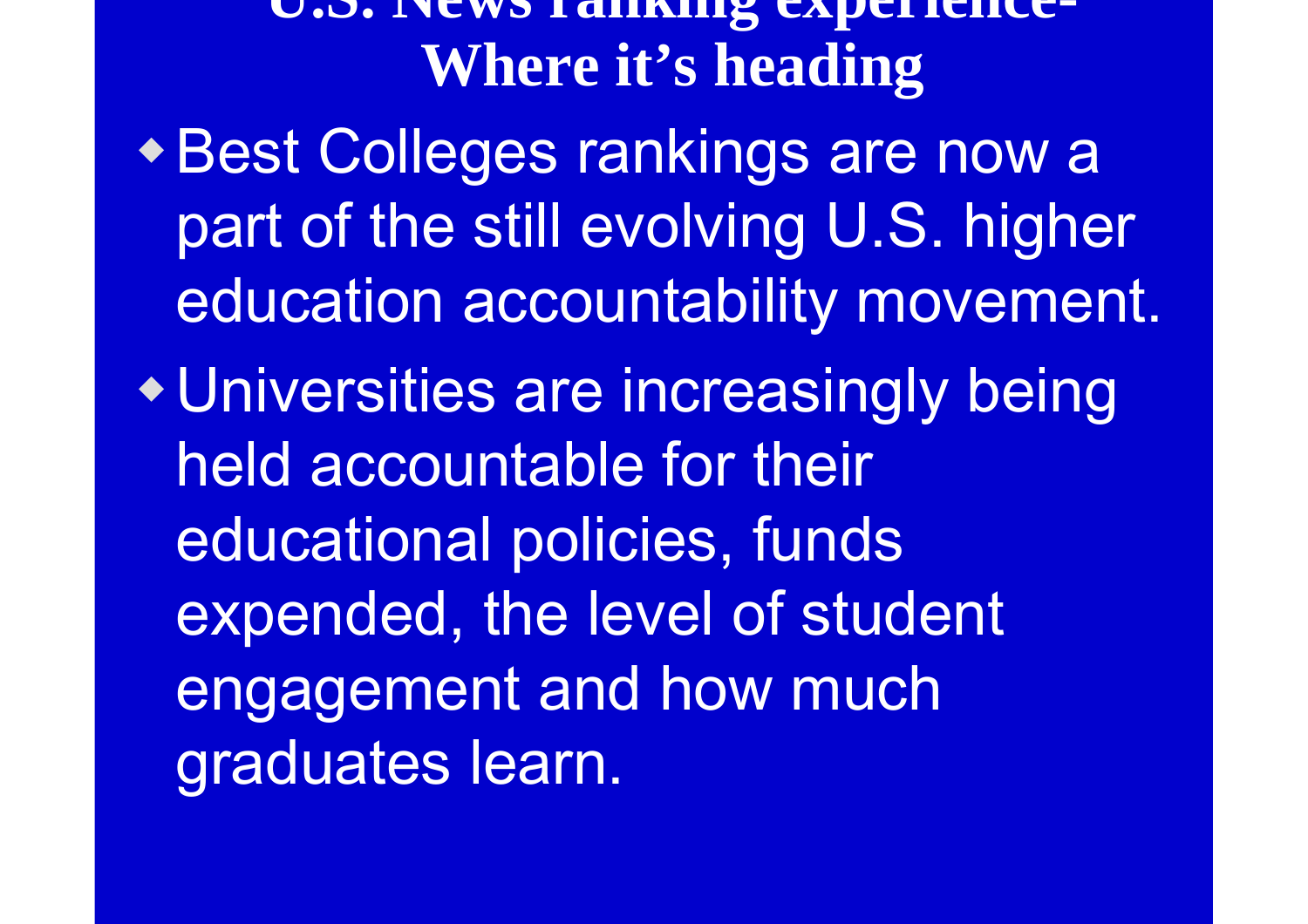**U.S. News ranking experience**" WHELE IL S heading The college rankings will continue to fill large void caused by greatly reduced college counseling resources at many U.S. public high schools.

• The number of students per counselor at U.S. public high schools has risen sharply due to cutbacks. Fewer U.S. public high schools students now getting school based guidance.

 As a result many prospective students and their parents have been left to educate themselves about college and the college admission process. They increasingly turn to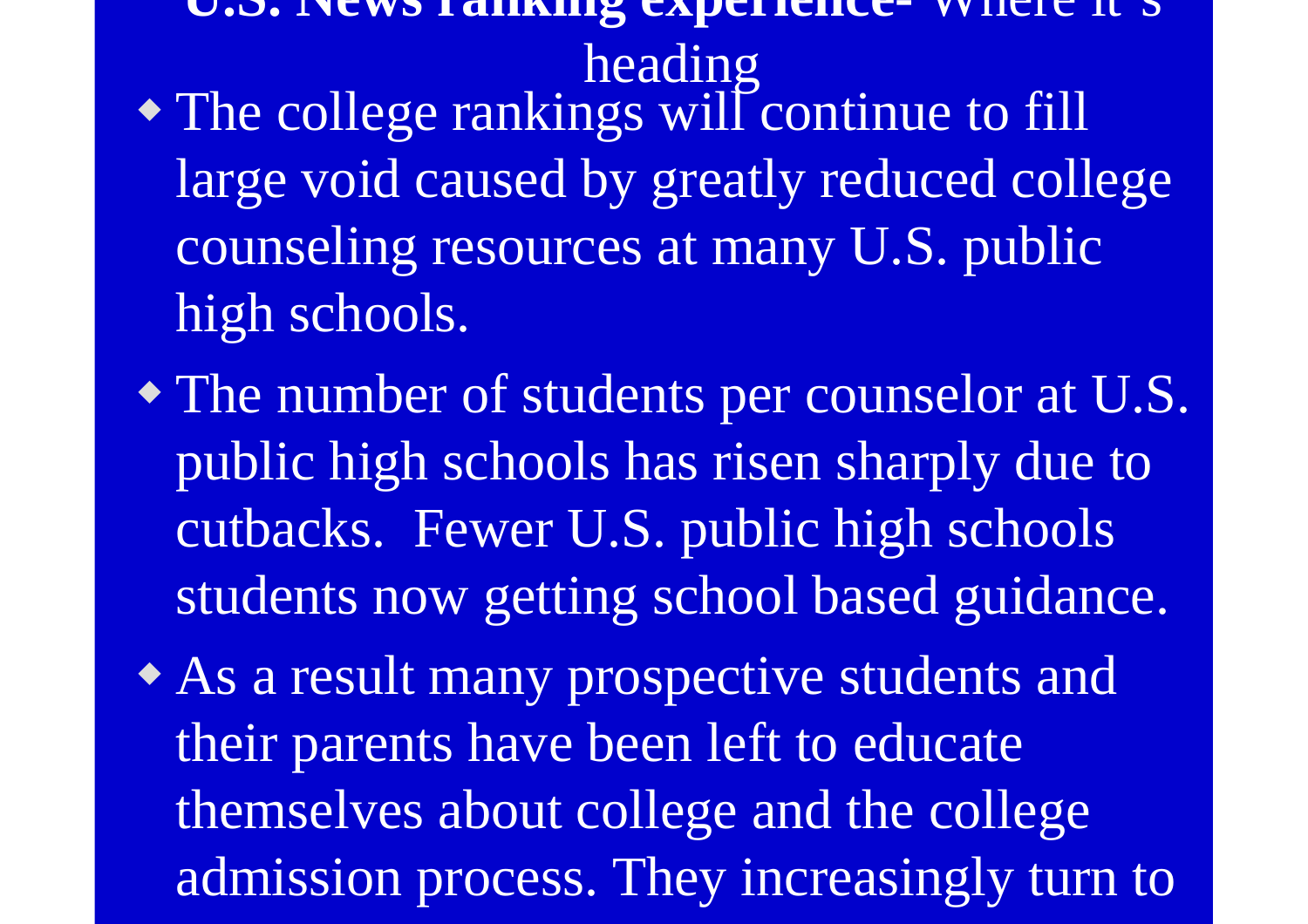U.S. News ranking experience- Where it's heading College Rankings impact on consumer information:

- Prospective applicants have become more active consumers as the result of having much more higher quality comparative college information to make independent judgments.
- Internet has facilitated much more transparency and information access.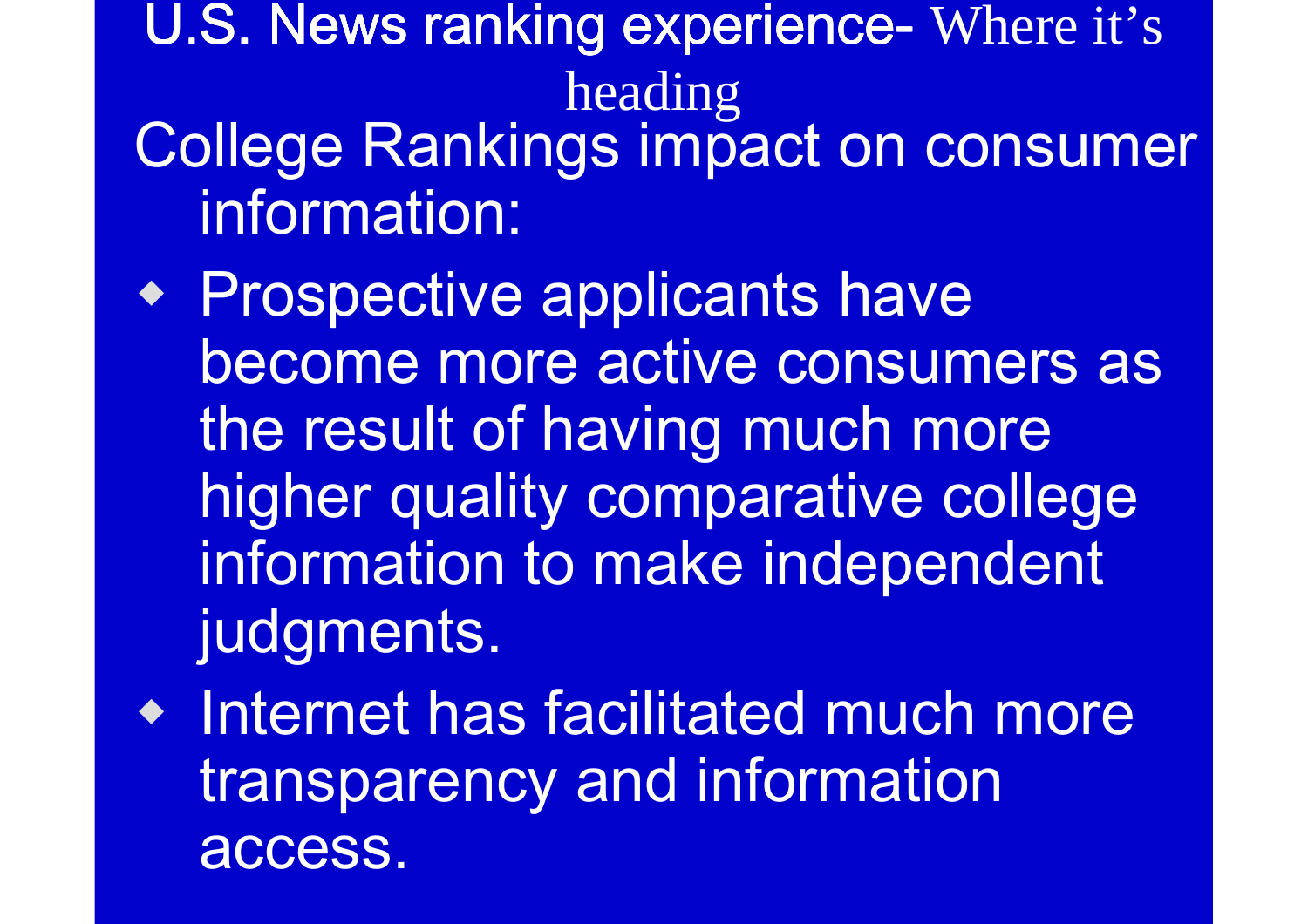#### **U.S. News ranking experience-** Where it's heading

Created a competitive environment in higher education that didn't exist before. Some college presidents say that this competition makes everyone better and helps students.

• The U.S. News rankings have become the annual public benchmark to measure the academic performance of U.S. schools.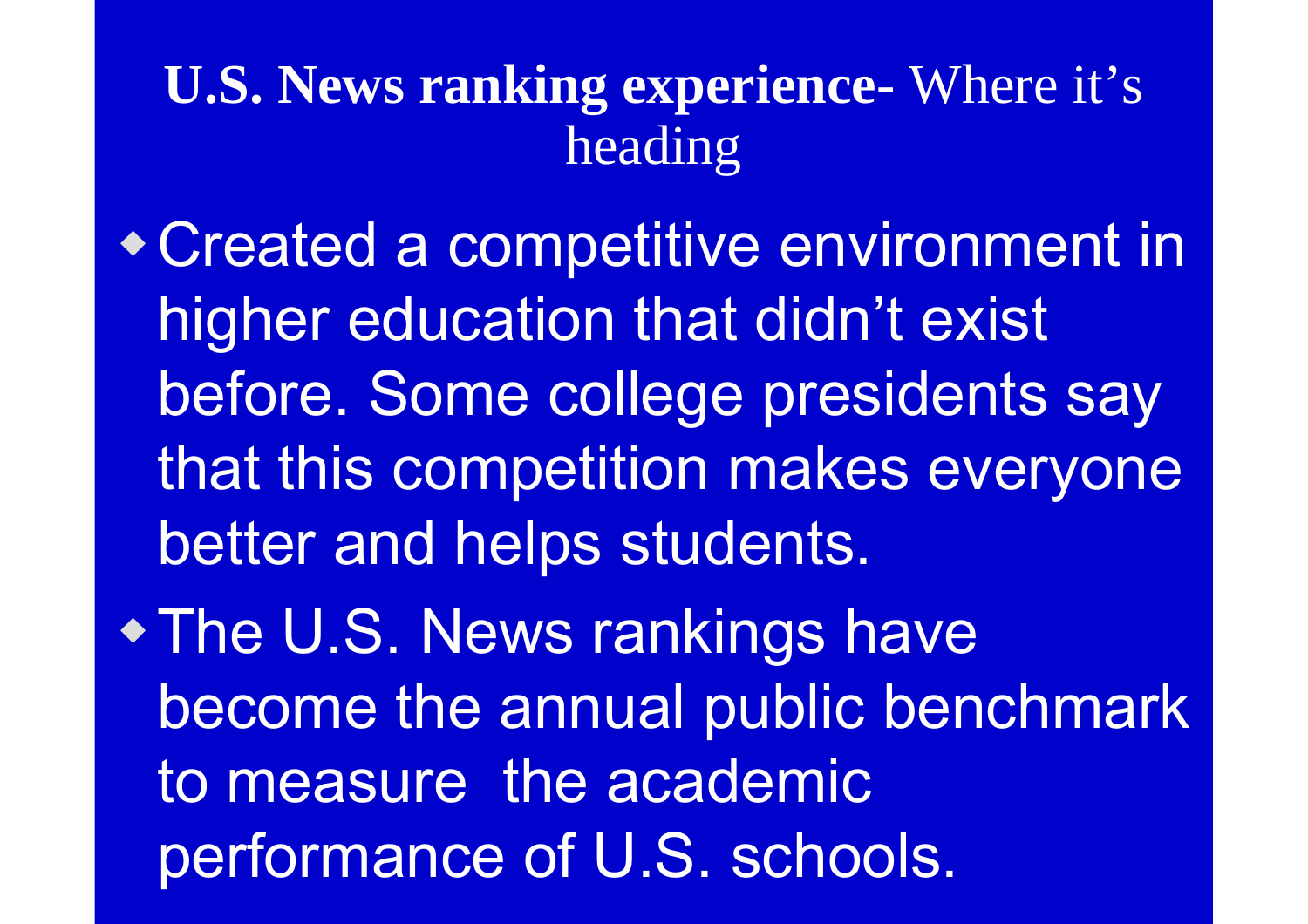#### **U.S. News ranking experience** $\sim$  Where it's heading

- Moving up higher in the U.S. News rankings has become a very public goal of some college presidents, boards of trustees and deans.
- Notable U.S. examples: Clemson, SC; Arizona State, University of Kentucky, Northeastern, **MA**
- Colleges presidents and boards are able to say if they move up higher in the rankings..….. "that means that our educational policies have worked and as a result the college has made "real measurable progress"…and therefore the implications is that we are good administrators…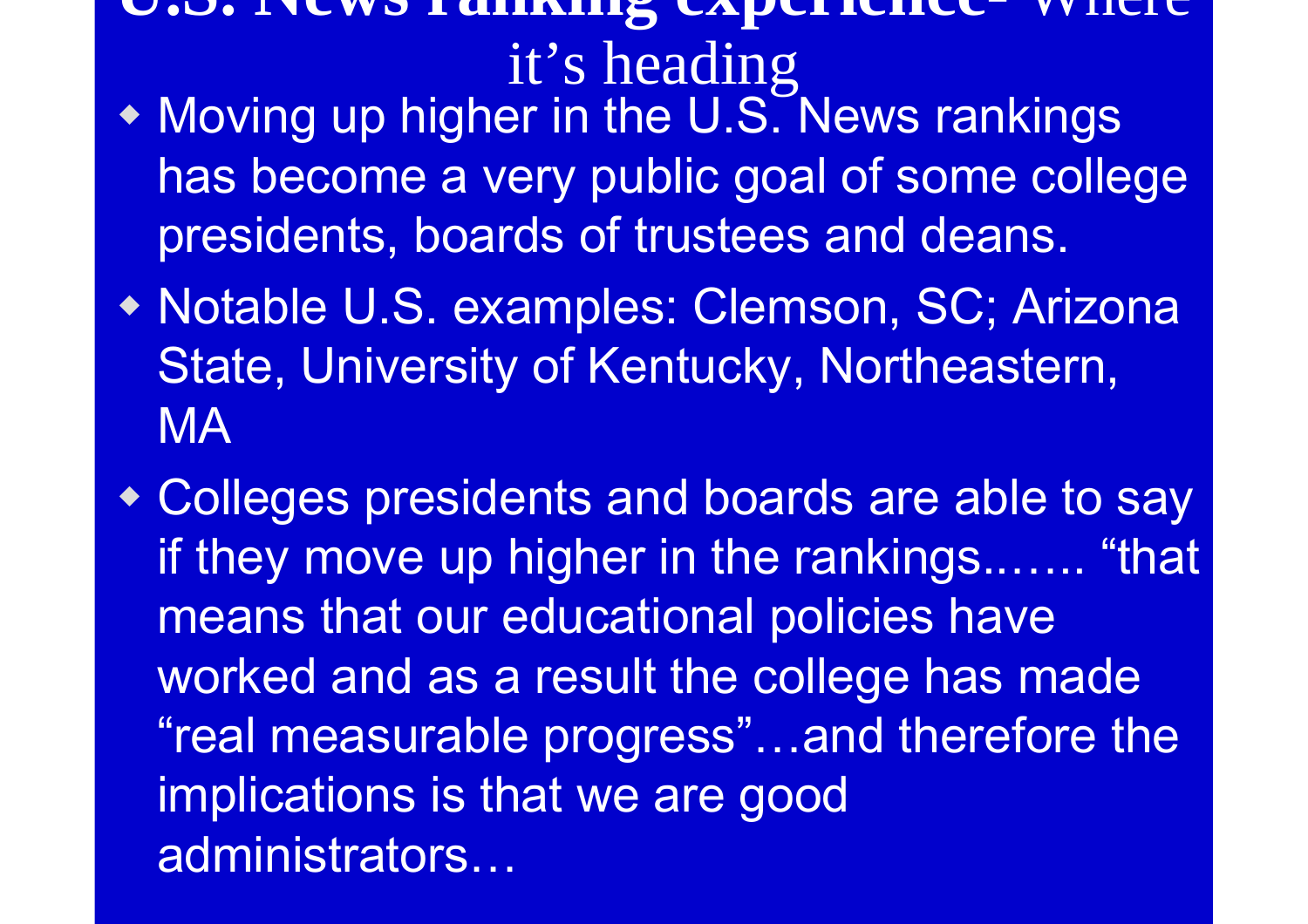## U.S. News ranking experience-Where it's heading

- Do college rankings "make" school administrators do the wrong thing?
- Do college administrators regularly make education policy choices for the sole purpose of doing better in the rankings, versus making policy decisions that are good for students and foster learning?
- There is certainly evidence that at some U.S. universities education policy makers do take into account what impact their policies will have on theschool's standing in the U.S. News college rankings.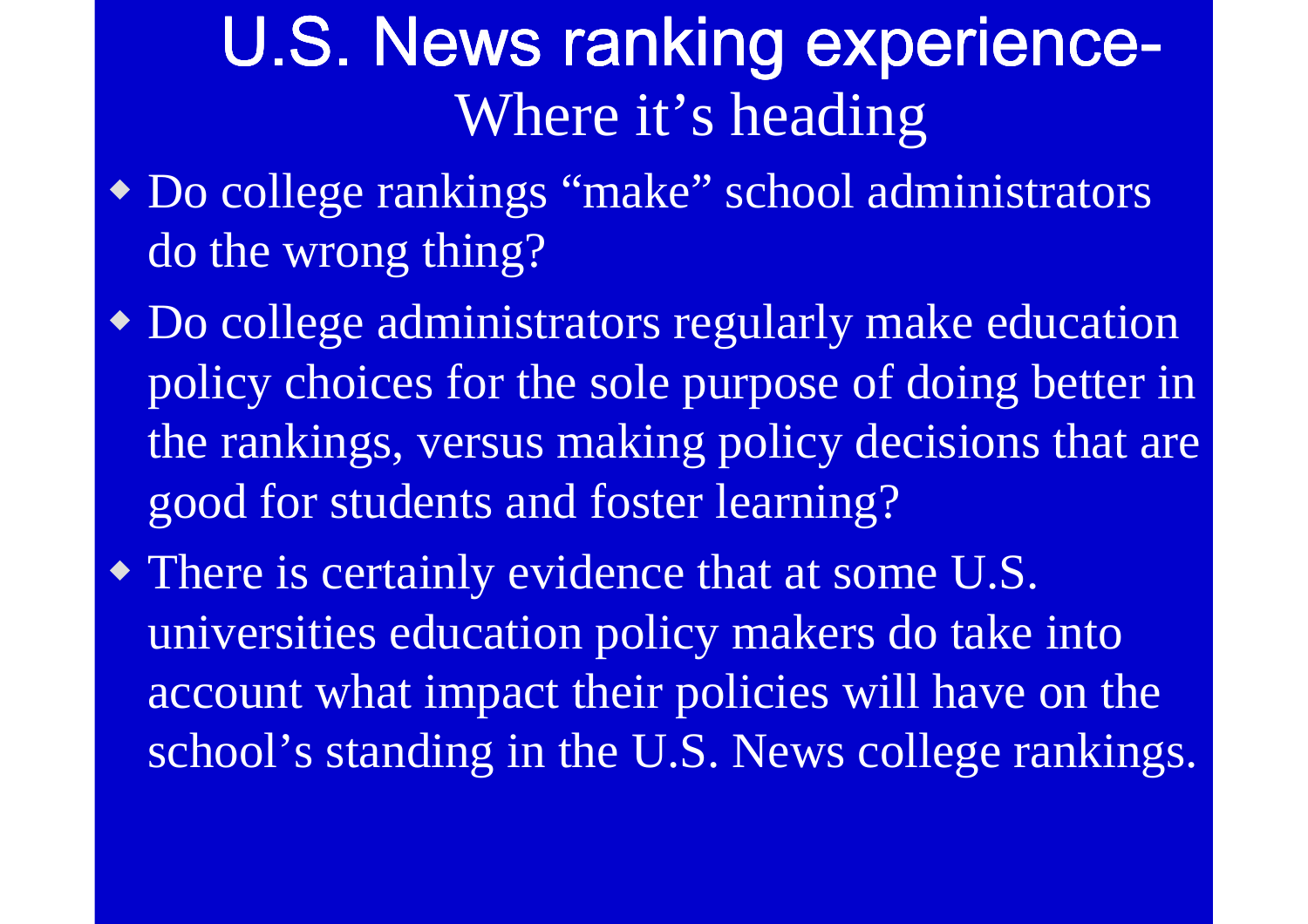## U.S. News ranking experience-Where it's heading

- At those institutions whose leaders are taking rankings into account in managing their schools--are those policy choices that target U.S. News rankings variables a good or bad thing?
- When a school improves graduation and first-year retention rates, faculty salaries, funds more smallclasses and fewer large classes (all U.S. News ranking variables) students benefit.
- When schools rise in the rankings they can attract better faculty and students, more research funding and more visibility on the global higher ED stage.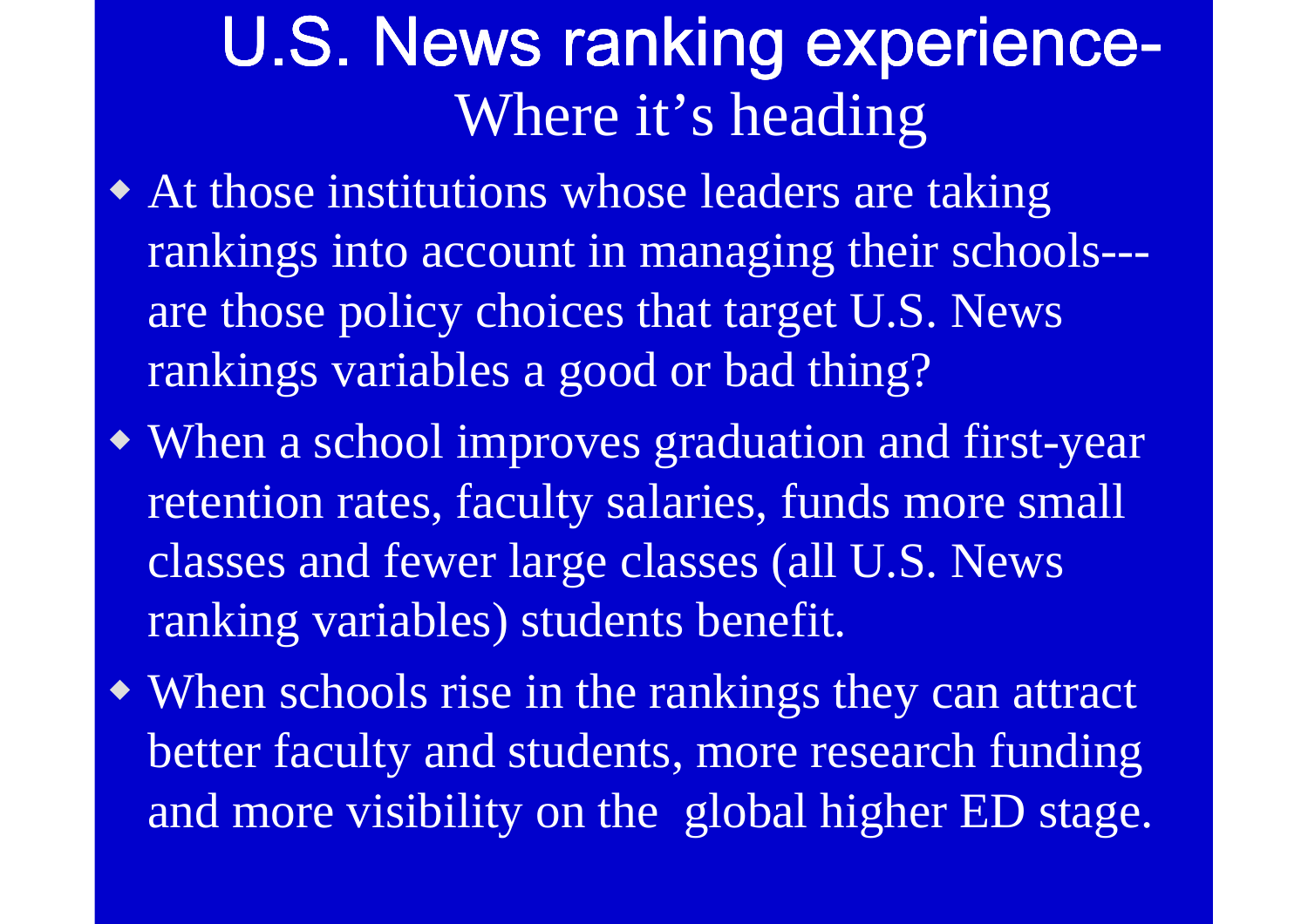#### U.S. News Rankings Perspective-Where it's heading

- Some call the rankings a case of extreme and unintended consequences.
- It's true that there have been some unintended consequences…
- On the other hand, it can be argued that rankings' time has come and now they are in the forefront of higher education discussions in the U.S. and aroundthe world.
- The biggest issue in academia surrounding rankings is the still the most basic one. Can complex institutions be numerically ranked?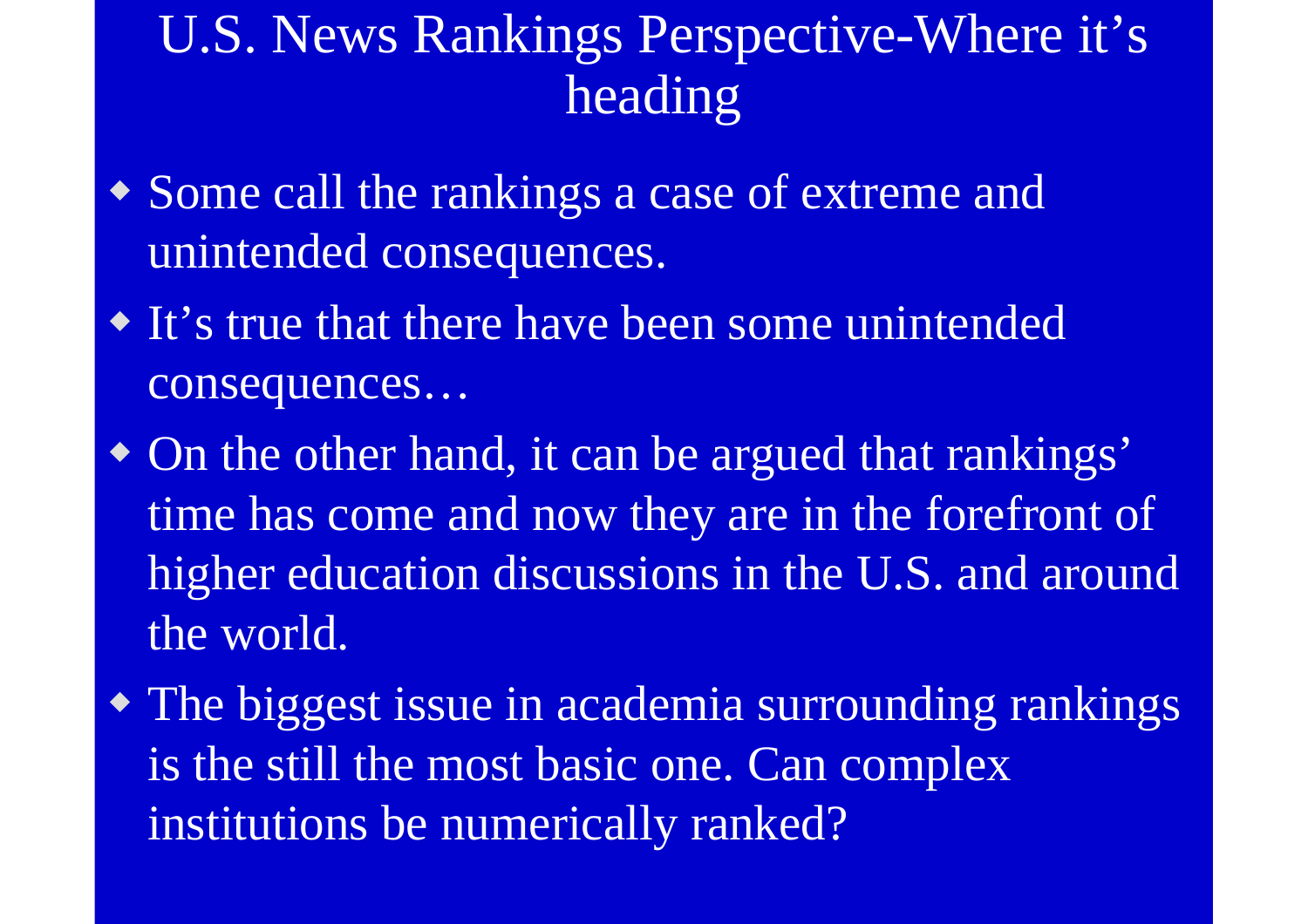## **Future of Lusnews Rankings**

- Rankings are here to stay……..
- Controversy will continue..
- •• Academic community will remain highly interested in national and global rankings.
- Main audience will remain consumers: prospective students, parents and alumni
- Rankings are now a worldwide phenomenon and will continue to evolve on a country-by-country basis.
- The internet will continue to evolve as primary tool to access the rankings and it allows for new forms of interactivity: personalized rankings.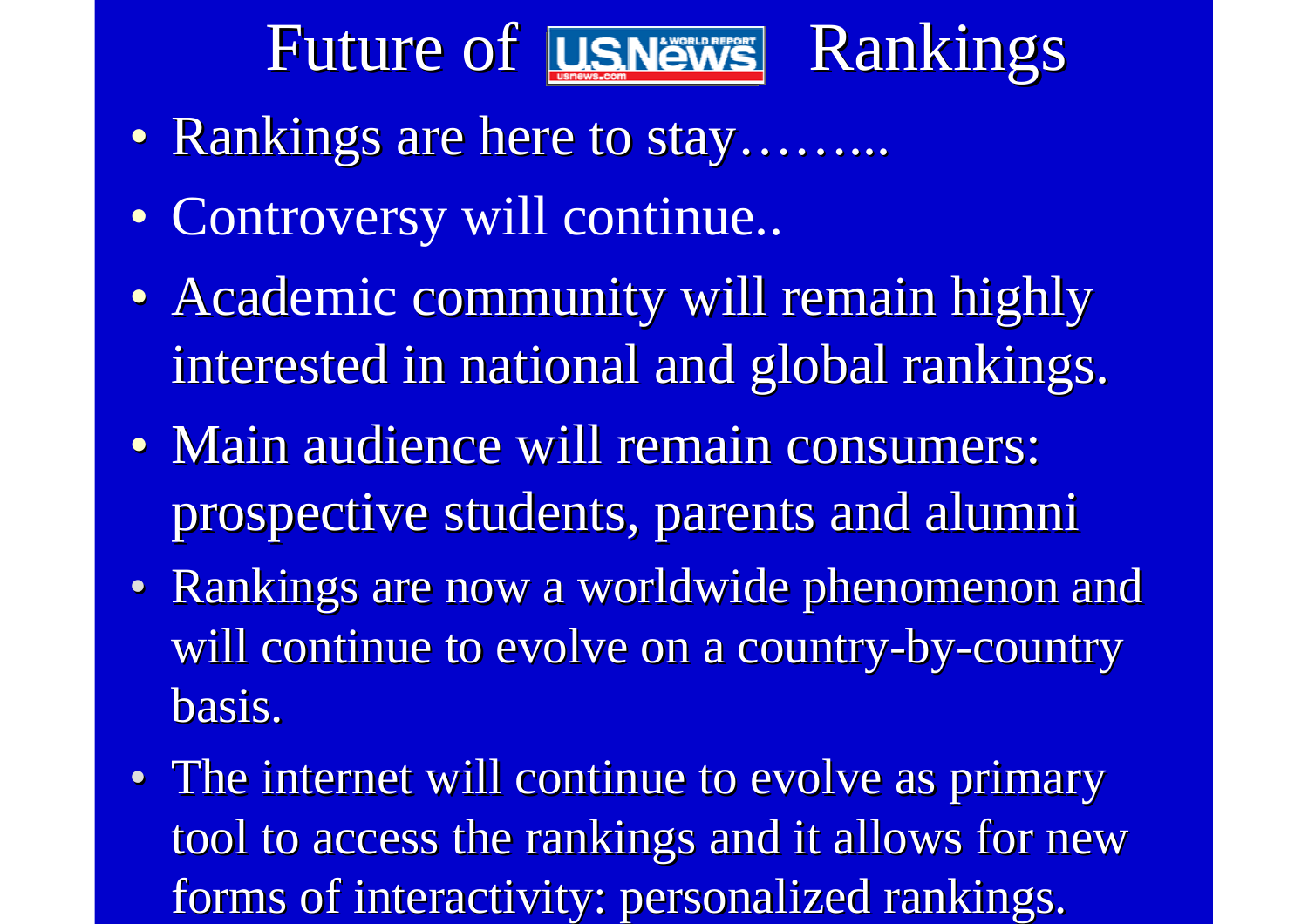## Future of College Rankings

- Rankings are now being done or studied for various reasons.
	- Consumer guides
	- Public policy—benchmarking and education policy
	- Academics study them as a discipline or for education/public policy reasons
- Rankings, more and more, are becoming a positive force around the world.
- Rankings have found their place in the  $21<sup>st</sup>$  century as a tool that can be used for consumers, assessment, accountability, peer analysis, and as apublic benchmark to compare education performance and to set goals.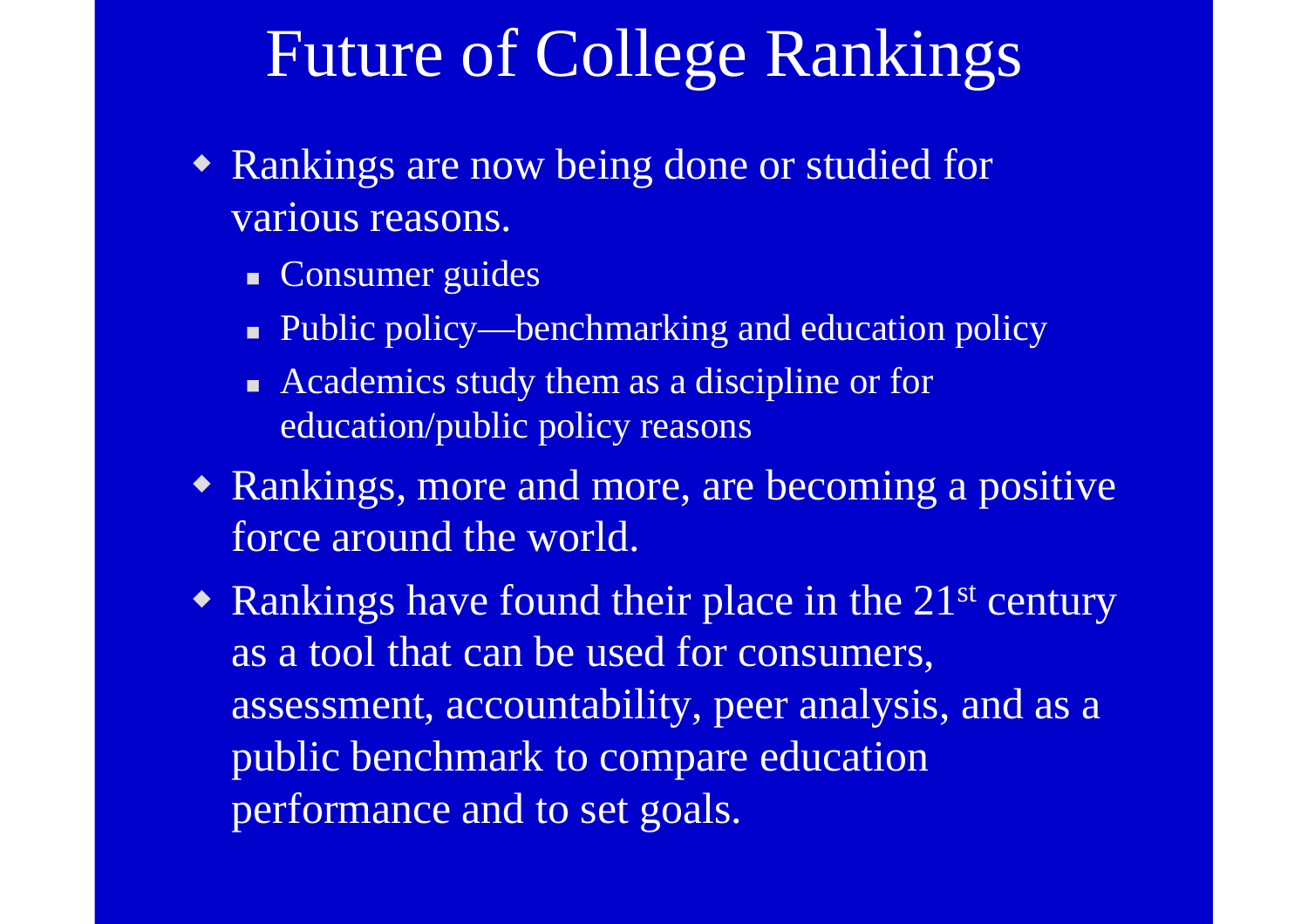# Morse Code: Inside the College Rankings

 On June 1, 2007 U.S. News started a blog called: **Morse Code: Inside the College Rankings** link:

http://www.usnews.com/blogs/college-rankingsblog/index.html

- *Morse Code* provides deeper insights into the methodologies and is a forum for commentary and analysis of college, grad and other rankings.
- I try to write at least one entry per week. Around 15,000 to 20,000 page views each month.
- Future plans for this blog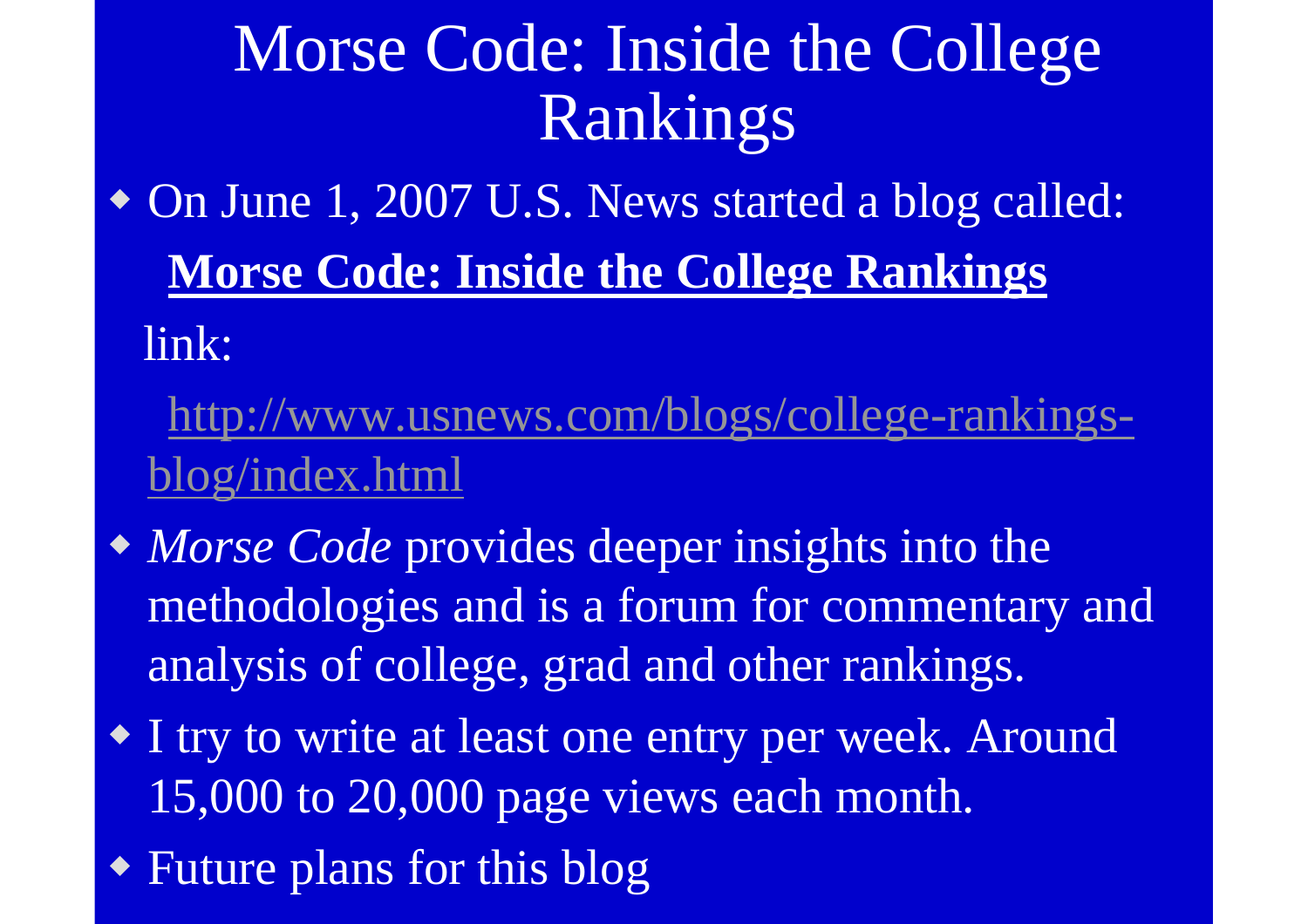## U.S. News ranking experience

#### Rankings versus Accreditation

- At least in the U.S. rankings should never be considered as a substitute for accreditation.
- Accreditation is a separate peer review process that judges the school against its own goals and a set of external standards.
- Rankings by their very nature are one school compared other schools. Top to bottom.
- Rankings and accreditation serve very different roles in higher education. At least in the U.S. those roles will remain very separate.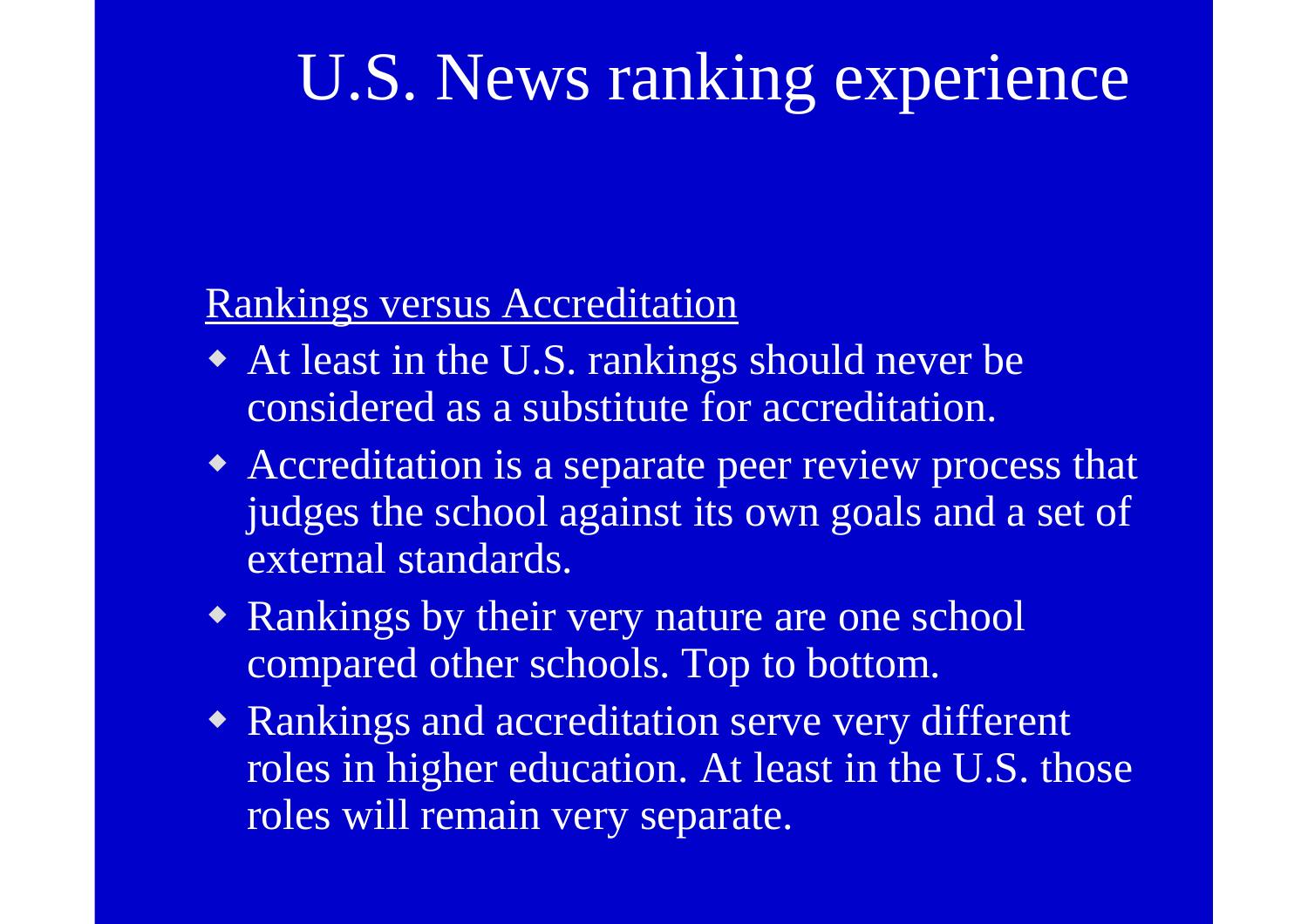## Global growth in rankings After U.S. News started them in 1983

- Over the last 25 years higher ed rankings and league tables have emerged in dozens of countries worldwide.
- These rankings are conducted not only by the private for-profit sector media, but also by professional associations, non-profits, universities, government funded centers, accrediting bodies and government agencies.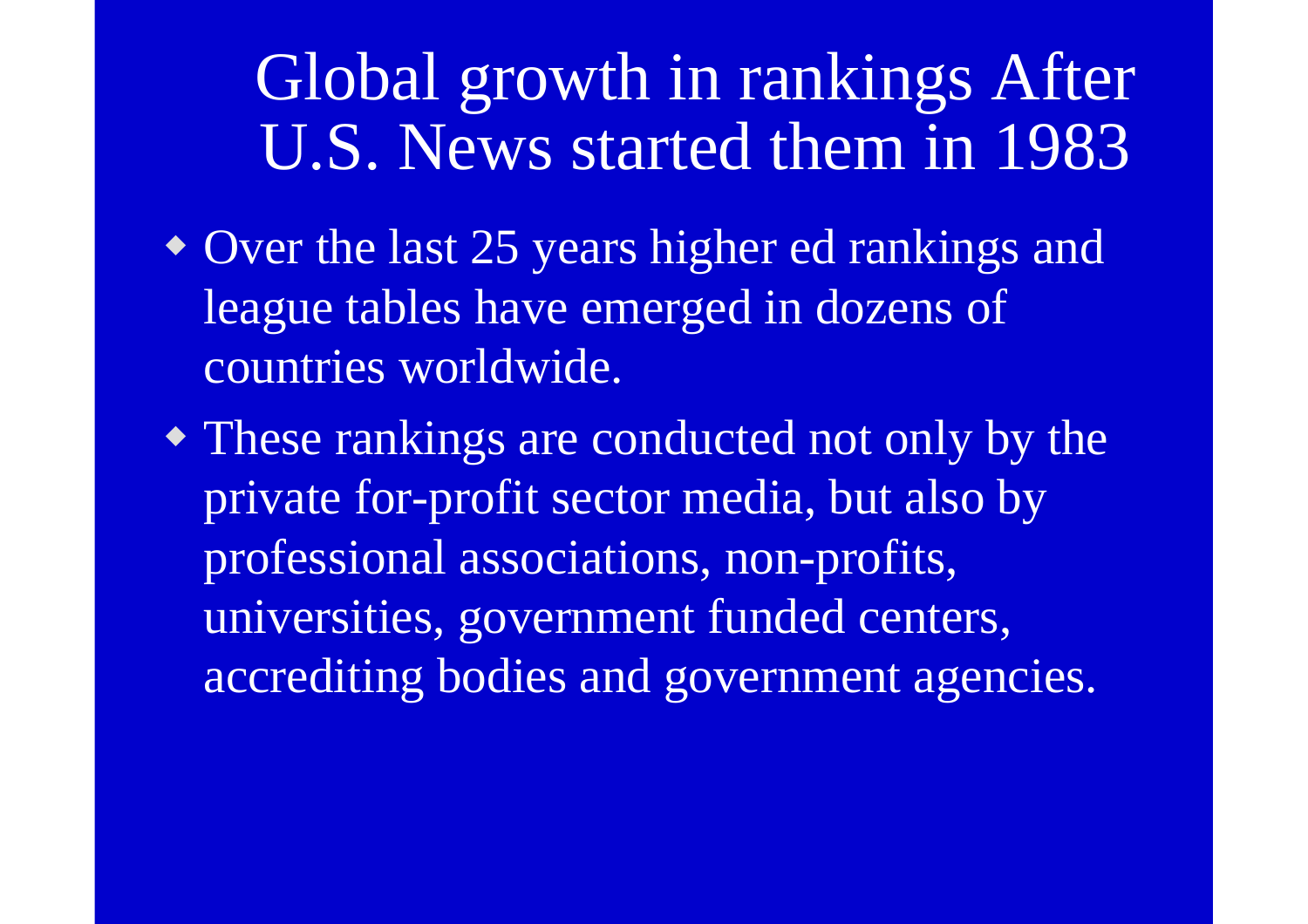#### Why have rankings become a global phenomenon?

- 1. The push to become a "world class university."
- 2. More and more students and faculty are crossing their own national borders to go to schools outside their home country
- 3. Some countries including like: Australia and New Zealand have a national strategy to attract big percentages of international students as a significant income/revenue source. Global rankings help validate quality attract students.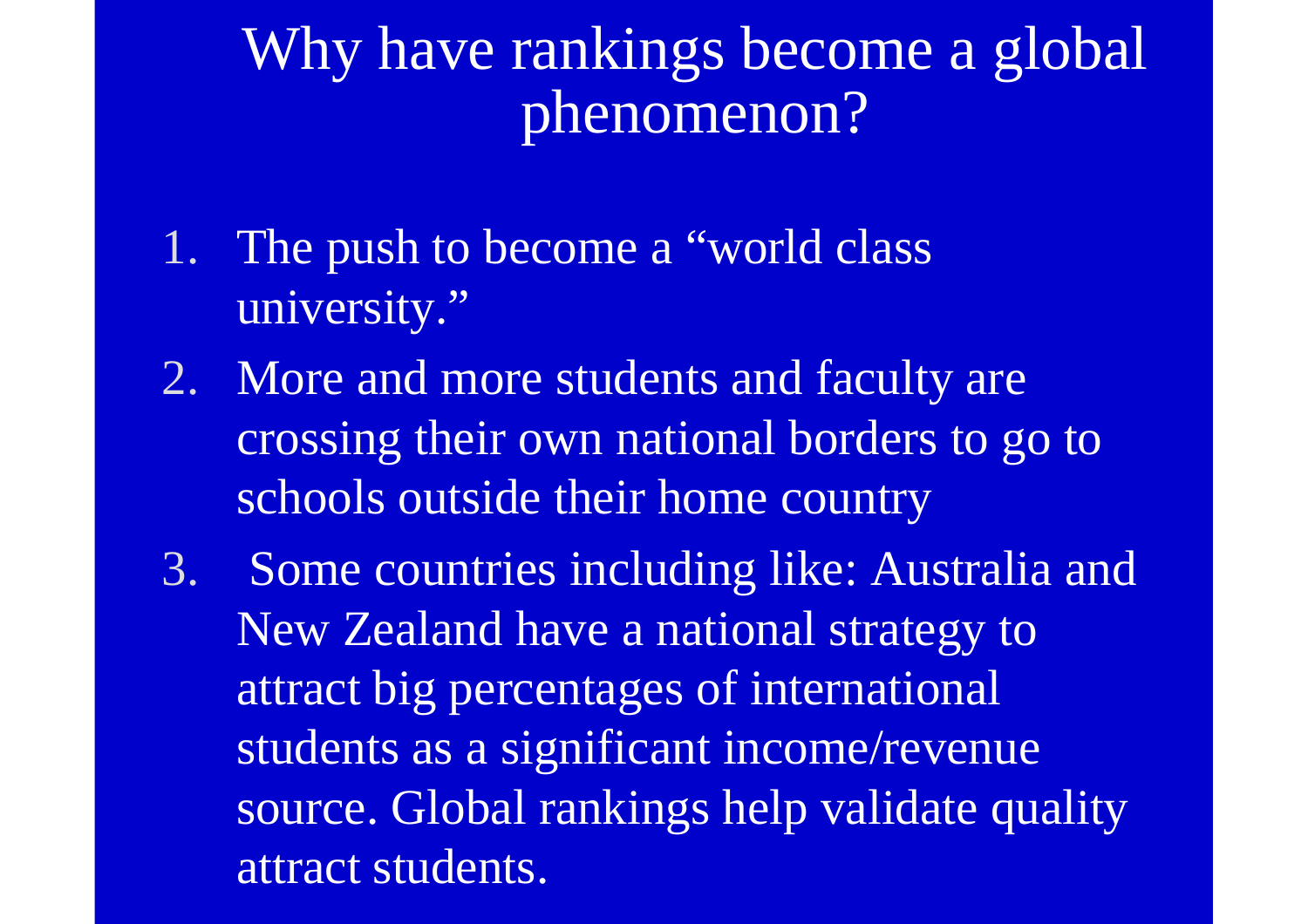Why have rankings become a global phenomenon?

4. Global and national rankings create highly visible benchmarks that show standing and progress

5. Rankings are used in marketing to attract students and faculty in the global competition to have "the best and the brightest."

6. Currently over 30 countries now have some form national rankings. More are added each year.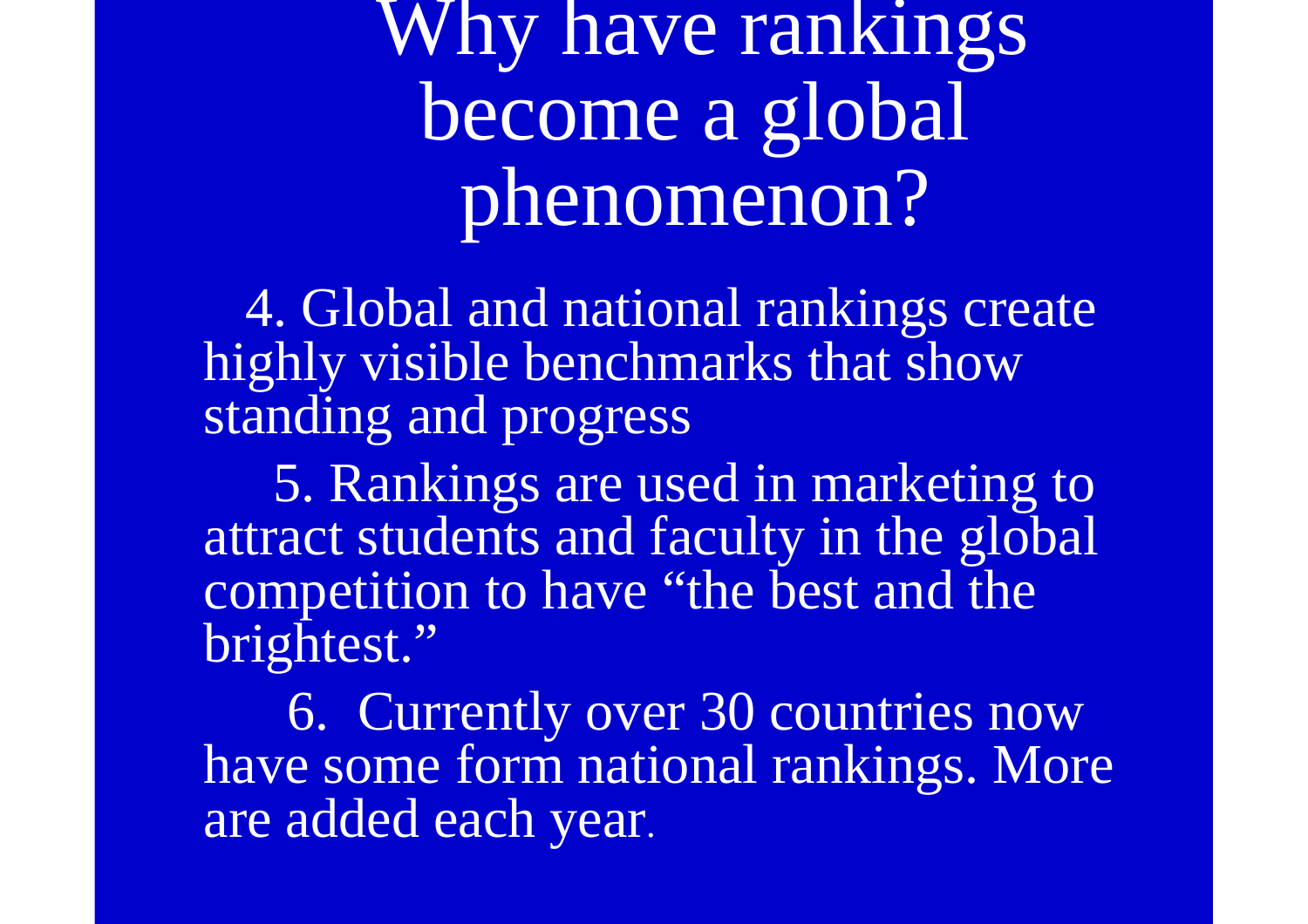## Global Growth in Rankings

- Globally rankings are increasingly being used and accepted as a measure of quality, which may be defined in different ways and may be measured by a variety of indicators, depending on the perspective of a ranking's creators.
- The goals of rankings systems may differ by region, by the higher education system's stage of development, and by the entity conducting the ranking.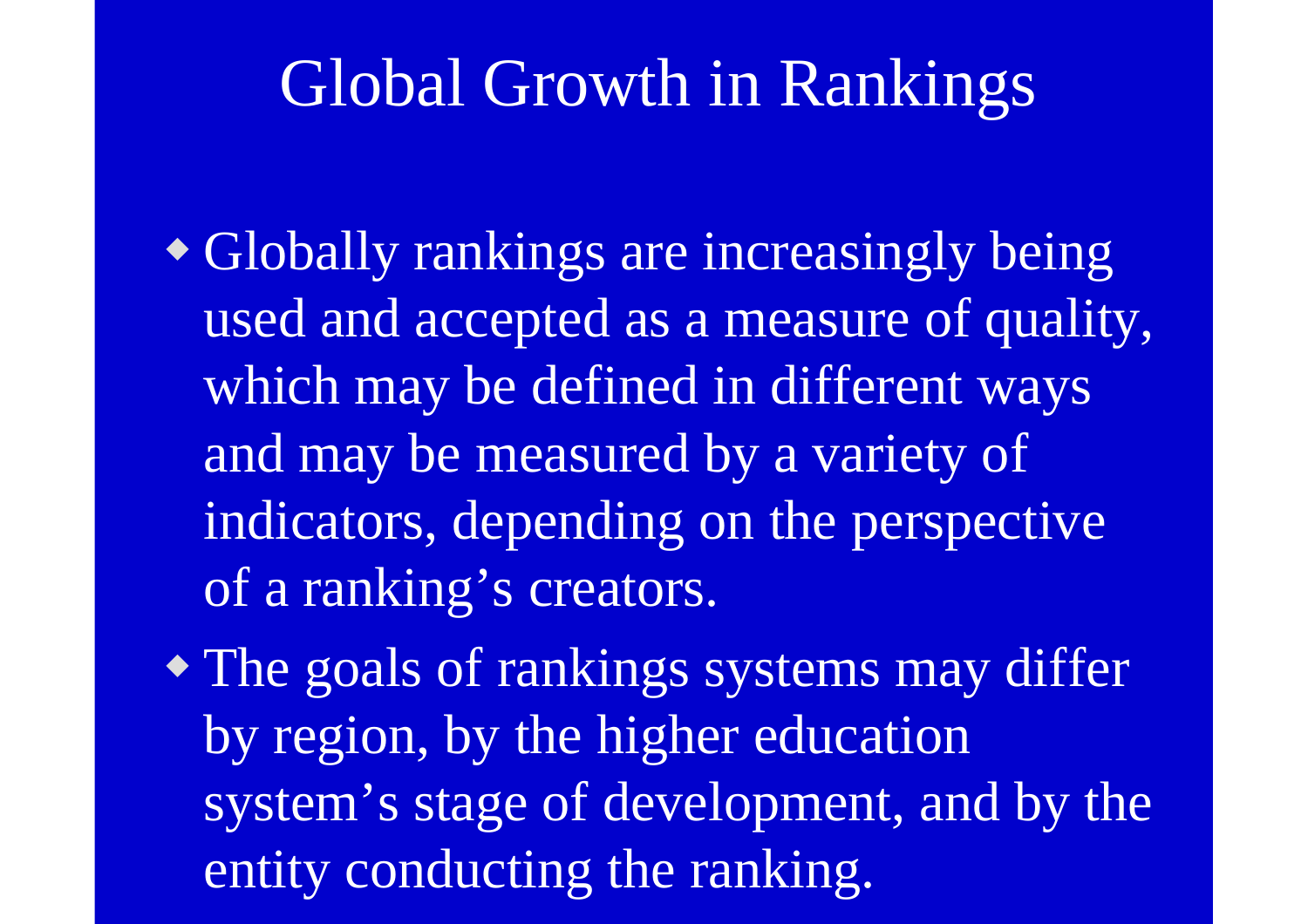## Global Growth in Rankings

- Given the impact on the structure of higher education systems throughout the world, as well as their role as a tool of accountability, it is essential to think about rankings within their own national context.
- What works in the U.S. doesn't necessarily work in most other countries.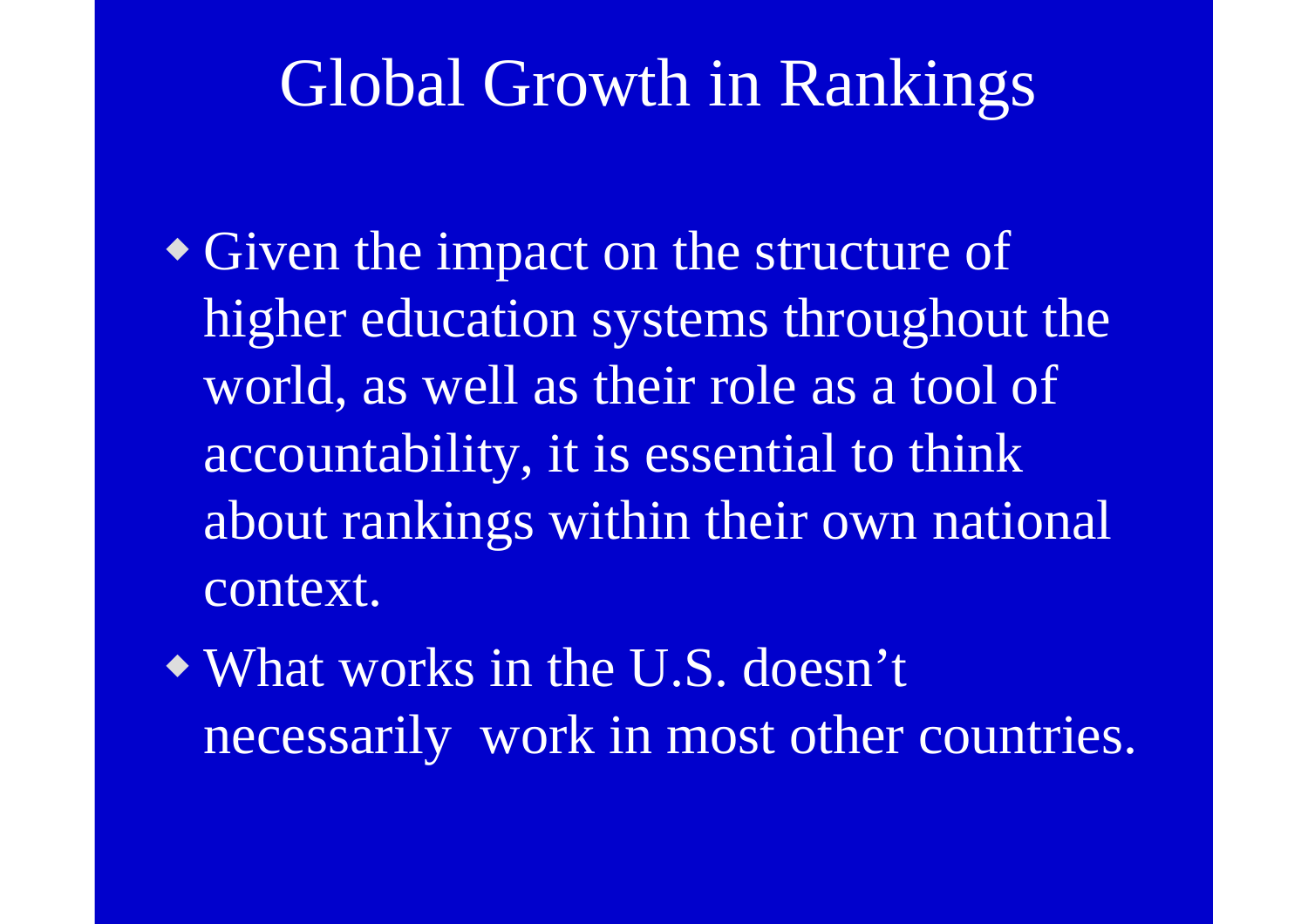# International Ranking Experts Group (IREG)-What role?

- U.S. News founding member and a member of IREG's executive committee: http://www.ireg-observatory.org
- Berlin Principles on Ranking of Higher Education Institutions created by IREG: international standards to conduct ranking
- Berlin Standards hold producers of rankings: accountable for quality in their own data collection, methodology used, and dissemination of results.
- IREG conducts international ranking conferences and hopes to audit rankers to see if they are conducting their ranking to meet the Berlin Standards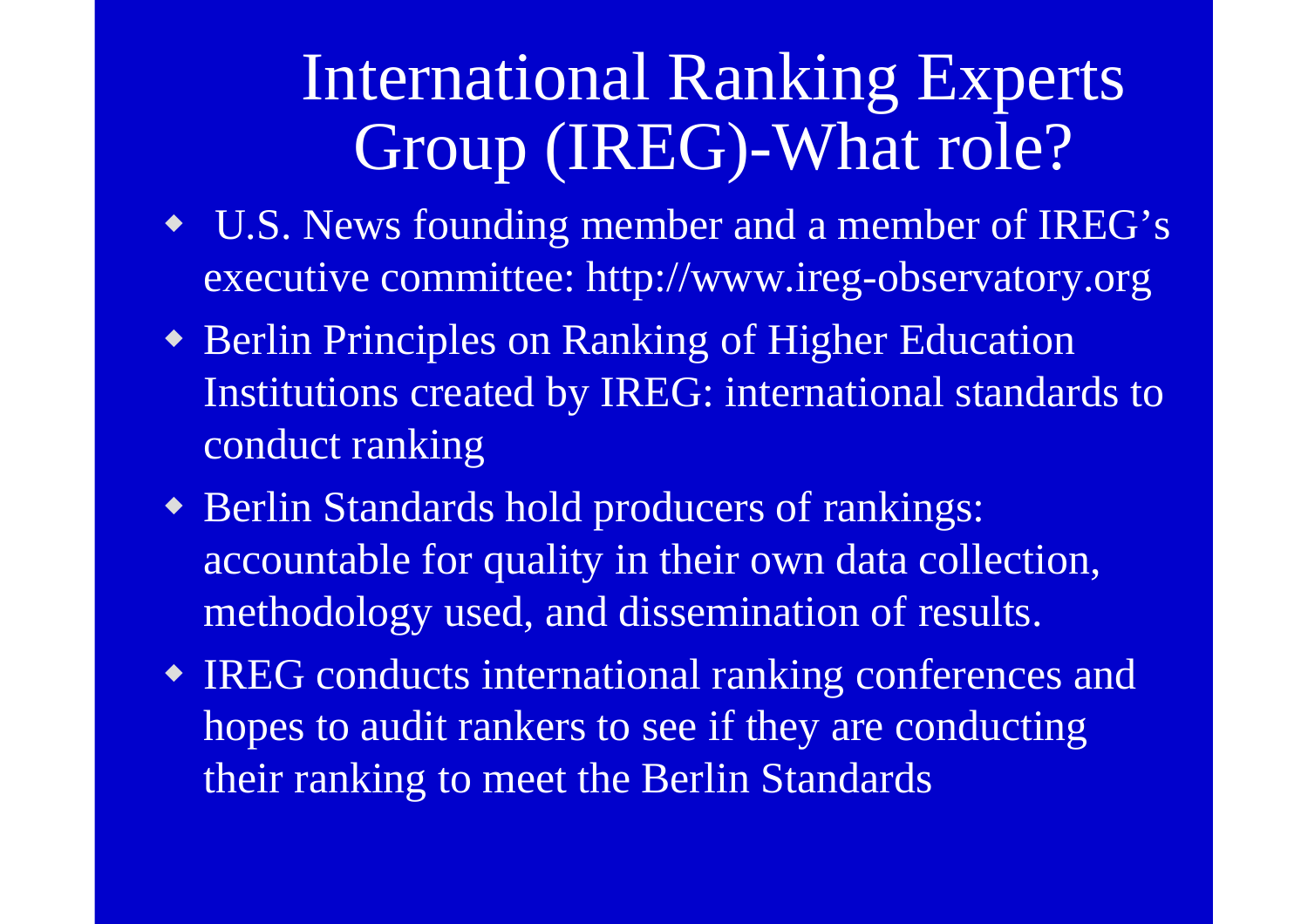### Rise of World University Rankings

Starting around 2004 world university rankings havebeen published. They are very popular outside U.S.

- The Times Higher Education (THE) QS *World*<br>Alpiversity Replings (UK) THE is no longer goin University Rankings (UK) THE is no longer going to publish the QS rankings
- Academic *Ranking* of *World* Universities... Shanghai<br>Lies Tens *Lleiversity (China)* Jiao Tong University (China)
- Morld Universities' ranking on the Web-Webometrics (Spain) (Spain)
- HEEACT rankings: Performance *Ranking* of Scientific Papers for World Universities
- **World's Best Universities based on QS-THE rankings** (U.S News 11/2008 and 10/2009) THE is no longer going to publish the QS rankings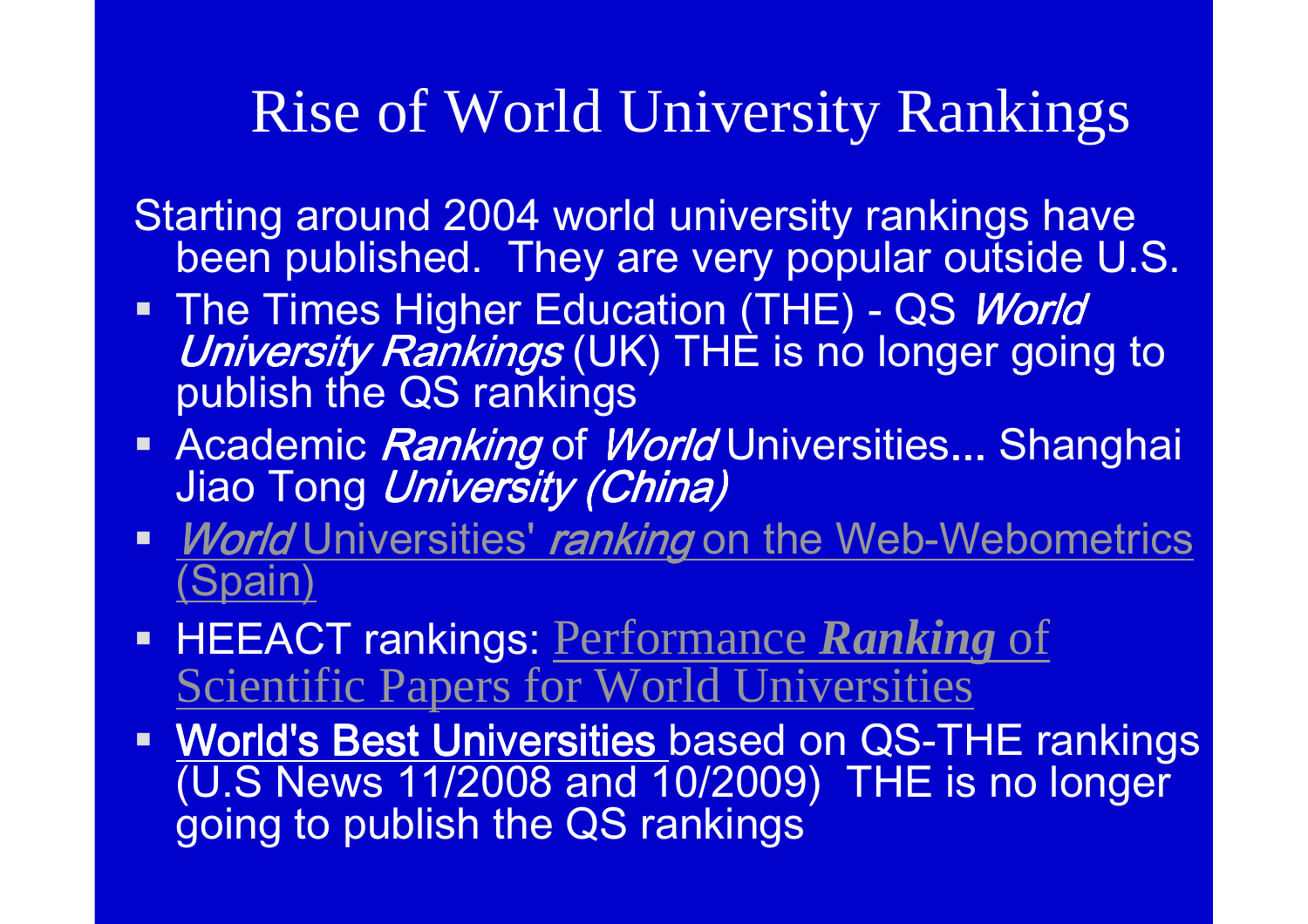## National Ranking Systems vs. Global Ranking Systems

- Problems with international data comparisons will limit the methodology sophistication of world university rankings
- As result of these limits on what school level data can be compared across international borders-globalrankings will always be more based on the research mission of the school and not on student to studentcomparisons.
- National rankings can more easily evolve into methodologies that compare a country's student data, and learning outcomes.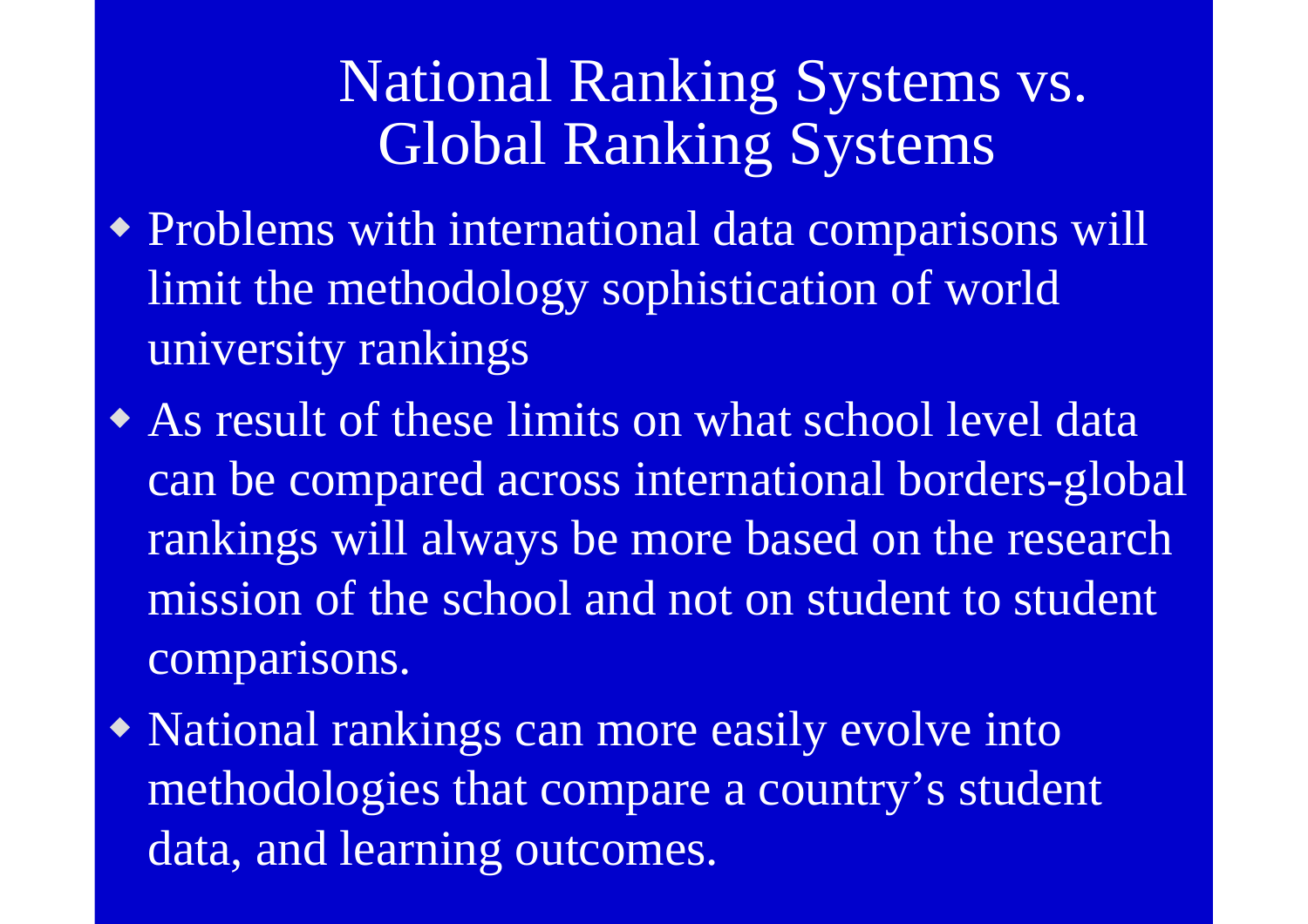National Ranking Systems vs. Global Ranking Systems National and Global rankings will both continue to play growing roles as information sources for students, parents and academics

For example, in the U.S. the world university rankings have very little visibility among prospective students since few U.S. students go abroad to earn actual degrees.